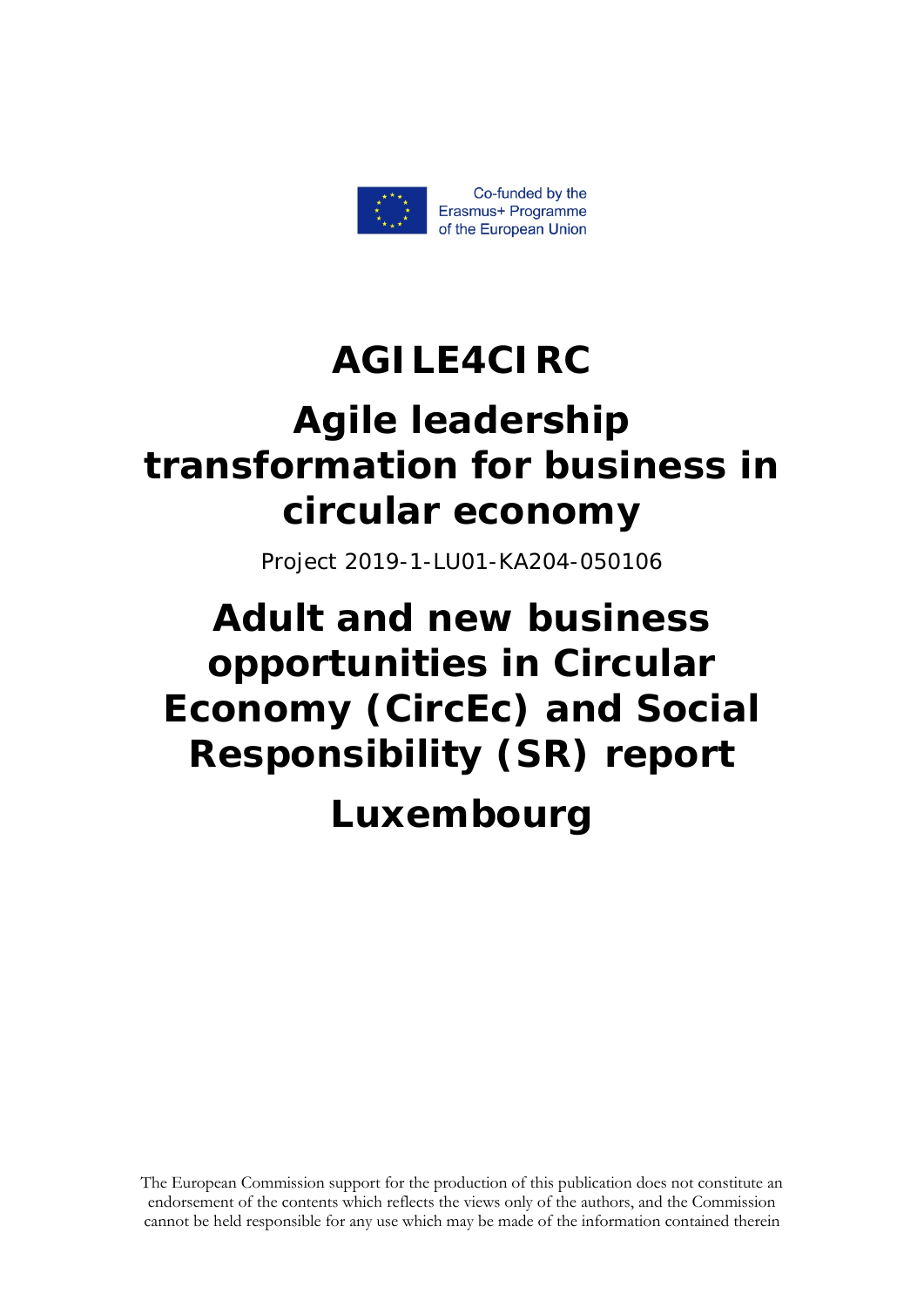



## Introduction

A circular economy is an economic system aimed at minimizing waste and making the most of resources. This regenerative approach is in contrast to the traditional linear economy, which has a take, make dispose of model of production.

The scope of the report is the initial methodological framework based on a research on Circular Economy and Social Responsibility at the Policy Maker level. The results of the report will be used as to designing the training course (IO2). National circular economy ecosystem will be examined focusing in the existing needs, lessons learnt, new Business Opportunities for adults in the new economy and best practices.

AGILE4CIRC operates in understanding how the ecosystem of the Circular Economy and Social Responsibility is implemented in Luxembourg which provides clues for capitalizing in market niches, potential business replicability in an adaptation of existing models attending the local needs and regulations. The research focuses on "detecting opportunities for Adult entrepreneurs in the new economy". The reason for this focus lies on the concept that many adult EU funded projects are concentrated in general in providing " basic skills" and mentoring to an adult just to become "another one to compete with thousands on the market for a job" without a "value proposition" that gives them a competitive advantage.

The research is needed because spots the existing business model across different economic realities and enables to detect market niches and potential partnership target group cooperation. Understanding the state of the art of the Circular Economy through a Matrix that classifies and organize them is what the research brings, clarity. The Methodology identifies how local stakeholders can contribute to the implementation of the new economy mindset generating a win-win situation.

In general, the objective of the current report is to understand the potential of the circular economy in Luxembourg where the business is, best practices, and market niche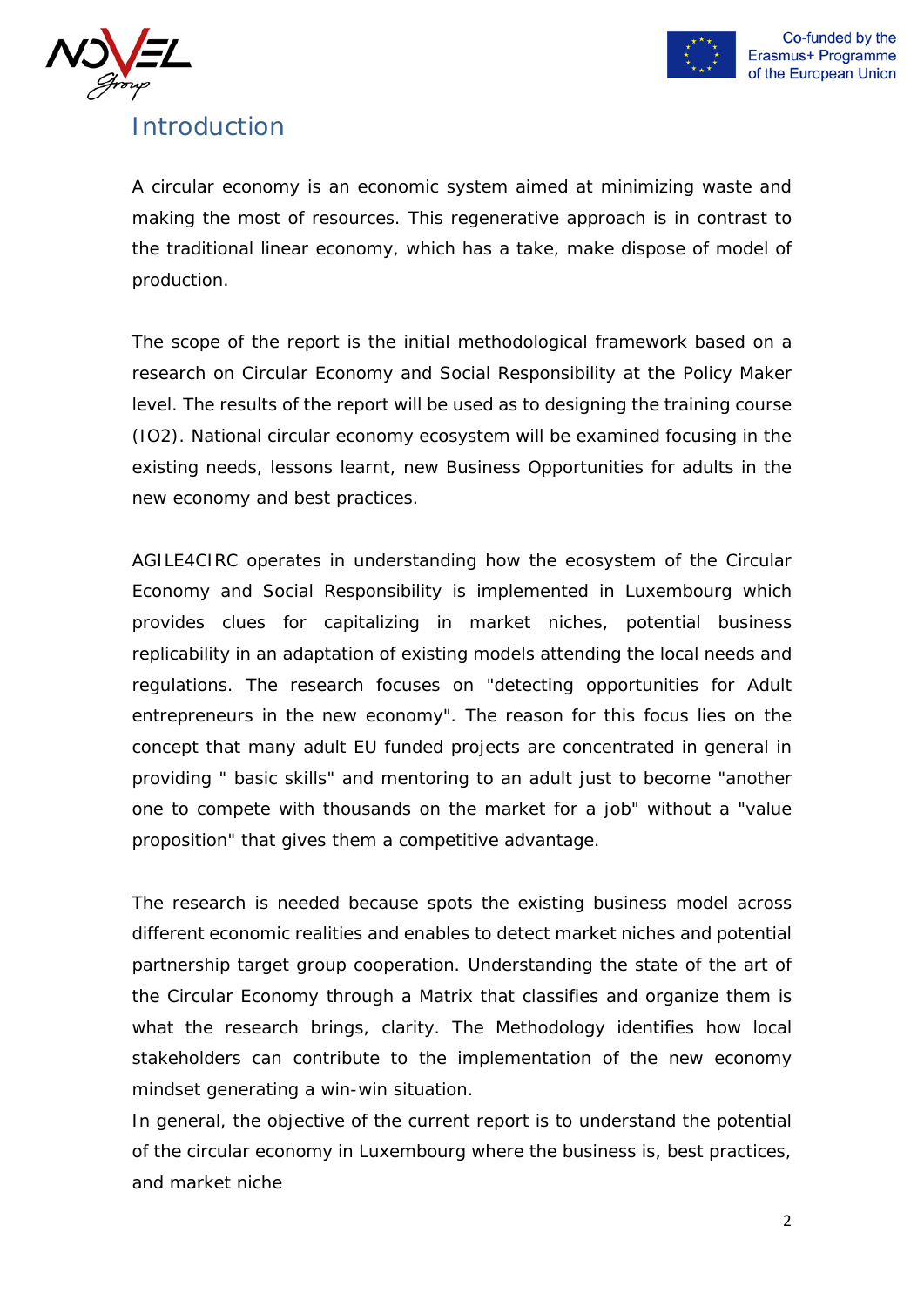



## **1. Definition of methods to be used in the research and creation of tools**

Data will be obtained mainly by interviewing local stakeholders and collecting data from policies, national reports, case studies, best practices, training materials and market research and forecasts. For the data analysis we will use both qualitative and quantitative research methods, including desk research, survey research and secondary data. We will use qualitative methods for a complete, detailed description of observations, including the context of events and circumstances that makes Circular Economy and Social Sustainability feasible. The quantitative methods used will be related to analysis of researches where hypotheses were tested, features were classified and observations were explained in the area of Circular Economy and Social Sustainability.

### **2. CircEc & SR at Policy Maker level**

Given that a circular economy is a source of competitive advantage, Luxembourg could increase the available job opportunities (more than 2,200 jobs in the next three years), and lead to cost-savings ( $\epsilon$ 300 million to  $\epsilon$ 1 billion per year) and less pressure on the environment<sup>[1](#page-2-0)</sup>. What is more, the introduction of secondary raw materials that Luxembourgish industries rely on would reinforce their interdependency and substantially reduce waste production. Luxembourg is considered to be a fertile ground for the testing of a circular economy, based on the country's values of "equity, cultural tolerance, economic stability, responsive, government and manageable size" (EPEA, 2014).

<span id="page-2-0"></span>1 European Commission, Eco-Innovation Observatory Country Profile 2016-2017: Luxembourg, page 14, [https://ec.europa.eu/environment/ecoap/sites/ecoap\\_stayconnected/files/field/field](https://ec.europa.eu/environment/ecoap/sites/ecoap_stayconnected/files/field/field-country-files/luxembourg_eio_country_profile_2016-2017.pdf) [-country-files/luxembourg\\_eio\\_country\\_profile\\_2016-2017.pdf](https://ec.europa.eu/environment/ecoap/sites/ecoap_stayconnected/files/field/field-country-files/luxembourg_eio_country_profile_2016-2017.pdf)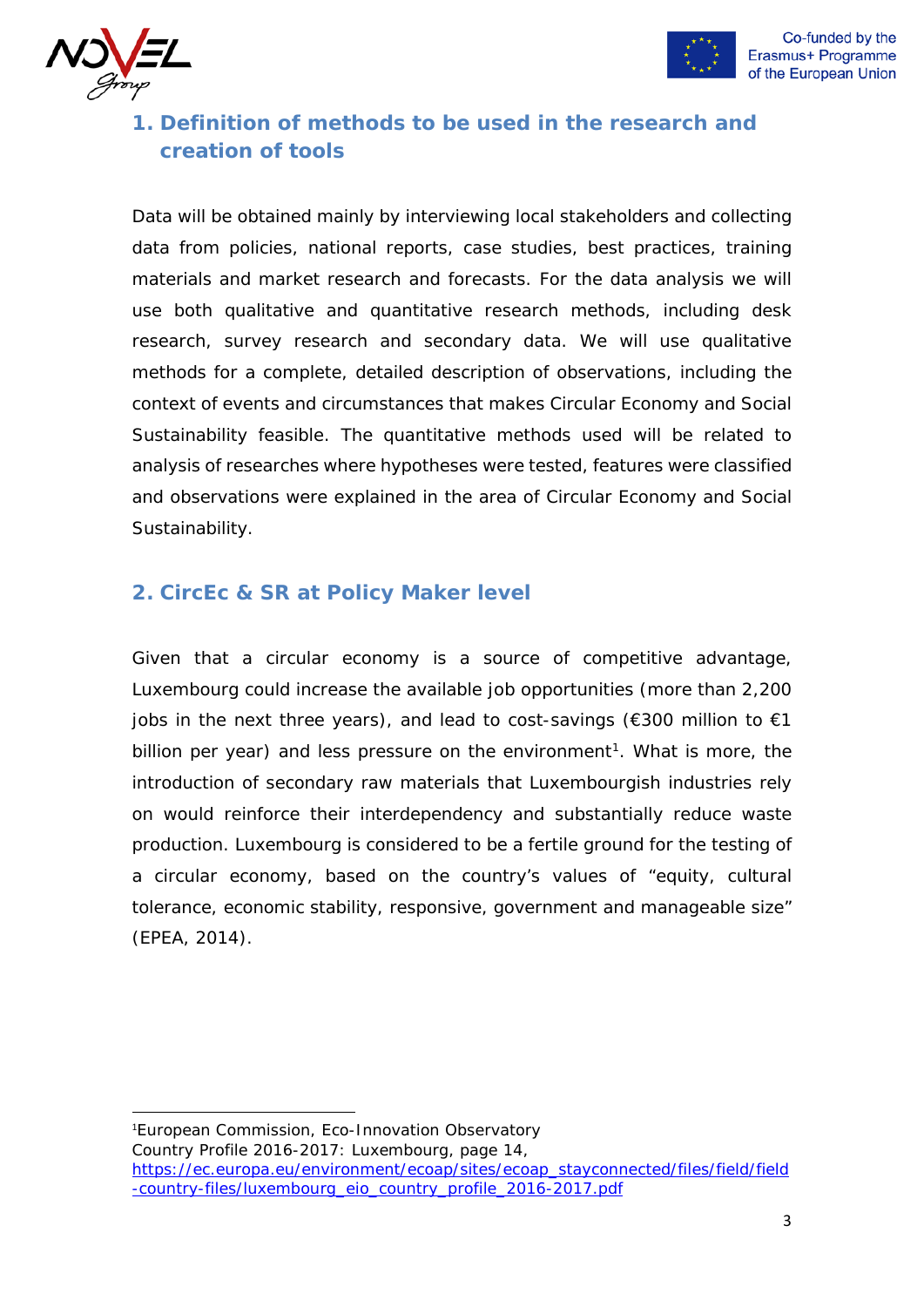





The Ministry of Sustainable Development and Infrastructure of Luxembourg represents the vast majority of policies associated with transport, public works, environment and regional planning. The National Nature Protection Plan (Plan national concernant la protection de la nature 2017-2021) focuses on policies concerning agriculture, forestry, water management, urban planning and land use planning<sup>3</sup>. Some of the priorities mentioned in the National Plan include the restoration of ecosystems and their services, for instance wetlands, valuable structured semi-open landscapes, extensive grasslands, heathland and dry grasslands. Others consist of alternative land usage by implementing biodiversity concepts as part of urban and regional planning and by promoting the concept of Green Infrastructure.

According to the Ministry, Green Infrastructure will be accomplished through the interconnectedness of three policy lines: the biodiversity line, the public works line and the spatial planning line. In this context, the government of Luxembourg has put into place four actions:

<span id="page-3-0"></span><sup>2</sup>Circular Economy: a smart way of using materials, Material Flows-The Material Flow Analysis Portal,<http://www.materialflows.net/circular-economy/>

<span id="page-3-1"></span><sup>&</sup>lt;sup>3</sup> Green Infrastructure in Luxembourg, Biodiversity Information System for Europe, <https://biodiversity.europa.eu/countries/gi/luxembourg>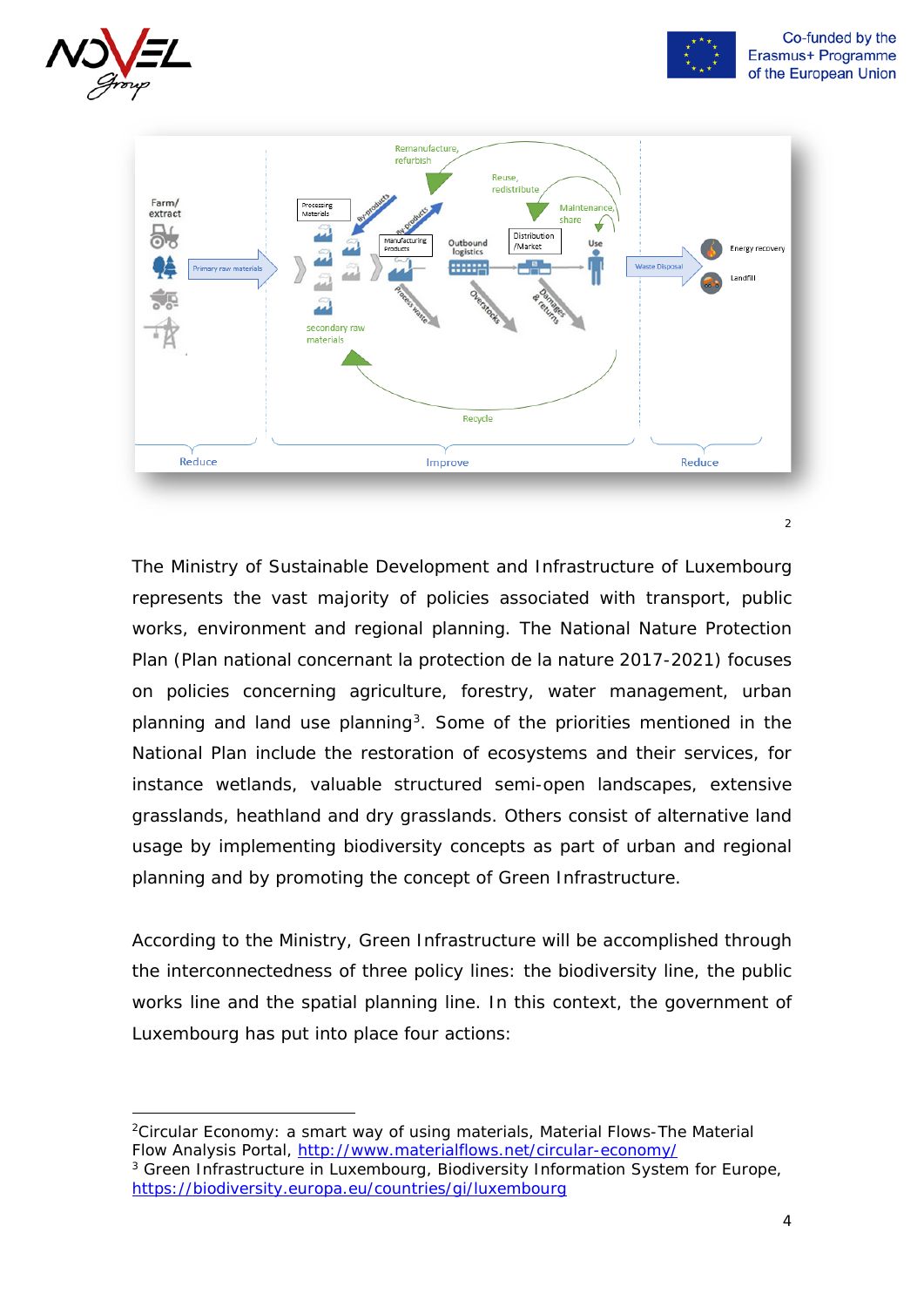



#### **1. The Landscape Plan (Plan directeur sectorial "Paysages")**

It seeks to find the balance between socio-economic developments and conservation of natural resources. The main objectives of the Landscape Plan are conservation and development of Luxembourg's landscapes within the context of the European Landscape Convention. The implementation mechanisms are divided between prescriptions and recommendations. Several prohibitions are formulated for different 'zones'; multifunctional zones (large collection of landscapes, green zones within urban areas) and priority zones that are part of the ecological network. For example, new constructions cannot have adverse effects on green zones within urban areas and zones that are part of the ecological network cannot be fragmented (but some exceptions are formulated) (Gouvernement du Grand-Duche de Luxembourg, n.d.).

#### **2. Alzette - Ecological valorization of the Alzette's upper valley**

The project consisted of restoration works on a river corridor along the course of the Alzette between the towns of Esch-sur-Alzette and Hesperange. The corridor was intended to be between 50m and 100m wide running along 16 km between the two towns. By the end of the LIFE funding in 2006, the project had partially achieved its objectives, with 41 ha of land purchased, restoration work carried out on over 5 km of the watercourse, and with a further 2.8 km of restoration in the pipeline.

3. **LIFE grassland Luxembourg - Conservation and management of species-rich grasslands by local authorities** 

The project focuses on protecting endangered grassland habitats as well as a number of animal species that depend on these habitats within 15 Natura 2000 sites in the western part of the 'Gutland' of Luxembourg. These goals will be achieved by strengthening the Natura 2000 network via purchase of grasslands and subsequent restoration and improvement of their conservation status.

**4. LIFE Orchis - Restoration of calcareous grassland in eastern Luxembourg** 

The project's main objective centers on securing and restoring all calcareous grasslands that have been known to exist in southeast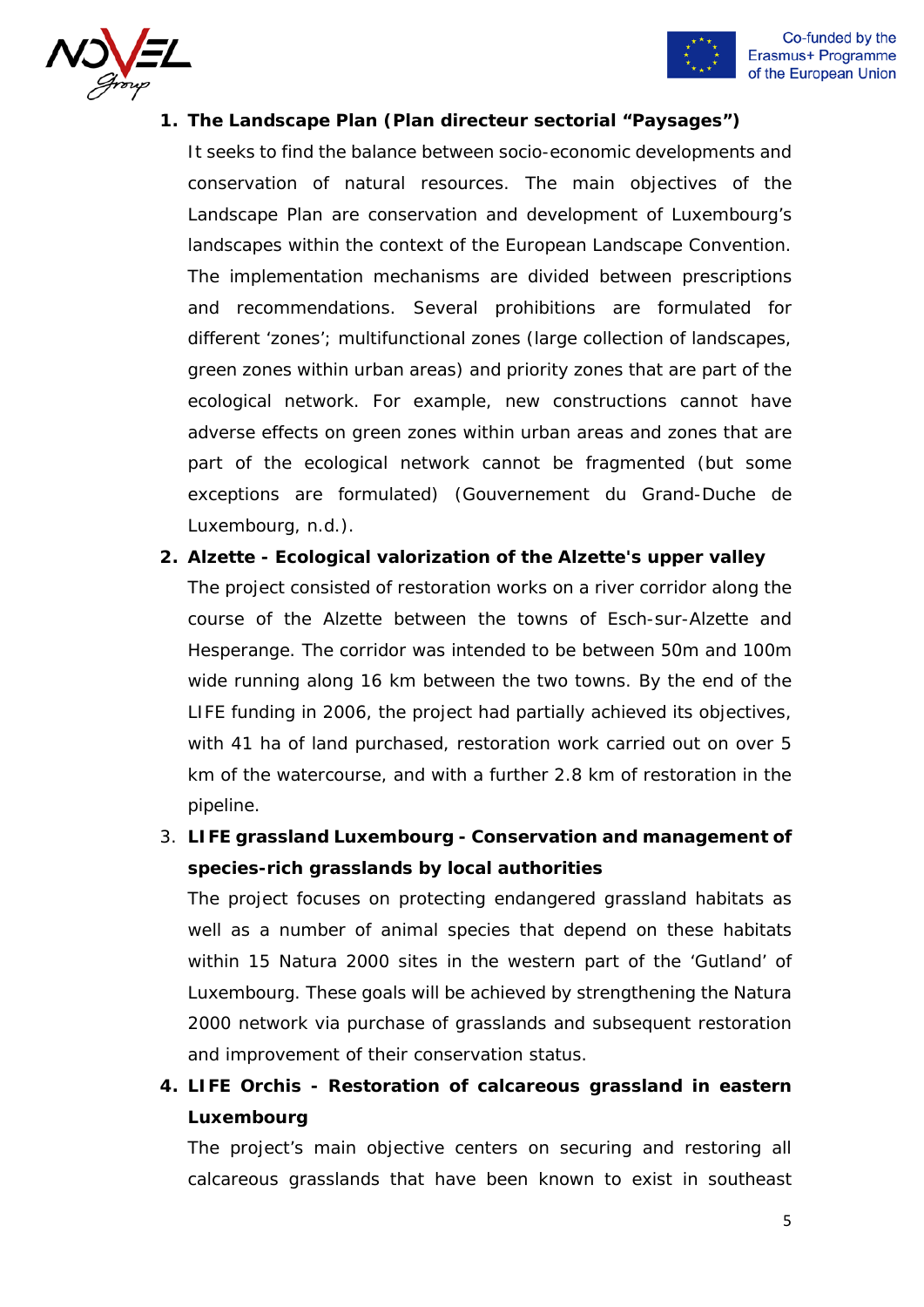



Luxembourg. This will be achieved by improving the conservation status of grassland habitats through removal of moss and dead biomass; expanding the surface area of target habitats by clearing of shrubs and removing non-native forestation; cross-linking habitat patches through extension of adjacent farmland; and providing longterm protection through land purchases and management.

Looking at the concrete measures taken at the national level, Luxembourg adopts several policies for industries, start-ups, entrepreneurs, and companies. One of these policies is the 'Air Quality Plan for Luxembourg City' which applies restriction methods against exceeding the nitrogen oxide (NOx) limits in the city centre of Luxembourg. In particular, its scope covers various public transport segments, such as the renewal of the city bus fleet, the creation of a tramway, and the prohibition of trucks in certain critical sectors of the city.<sup>[4](#page-5-0)</sup>

Another angle of Luxembourg's policy-making is related to advisory support for technology adopters, and specifically for those who are interested in the innovative construction sector. In this respect, 'Neobuild' is the centre of competence dedicated to the research of sustainable solutions for future construction projects by offering its technological expertise to companies and individuals.

Finally, Luxembourg hosts a thriving Cleantech sector comprised of a growing number of companies that work mainly in the fields of eco-construction, renewable energy, waste management, water and electro mobility. These companies are supported by various public agencies and research organizations. The idea of innovation in Cleantech is the result of common action between governments, companies and individuals that has the ultimate goal to improve energy and water security, increase competitiveness, create employment and reduce waste and emissions.

<span id="page-5-0"></span><sup>4</sup> Ibid., page 23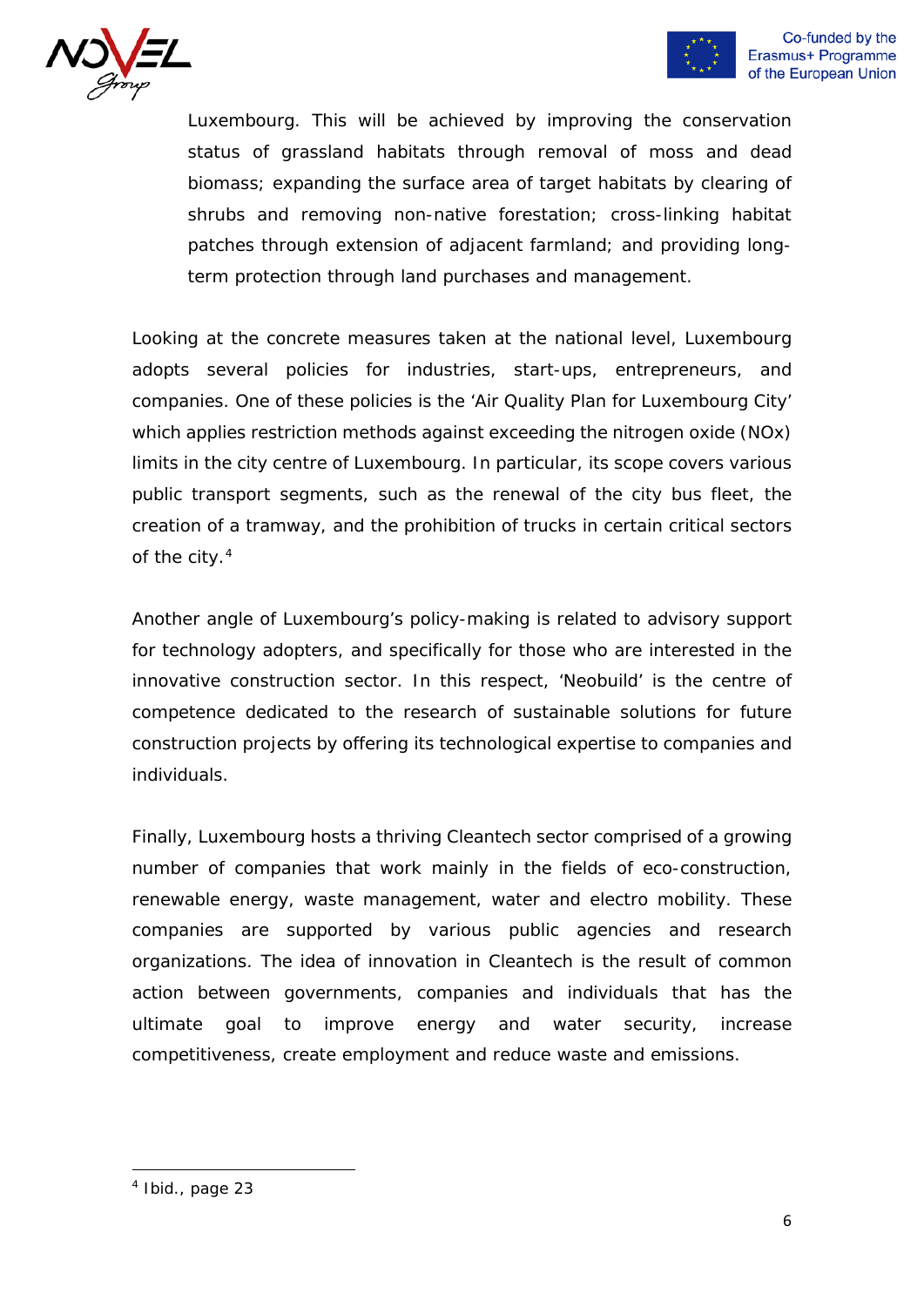

Under the Luxembourg Government's Clean Technology Action Plan, a private initiative backed by the Ministry of the Economy, a dedicated zone is being built where cleantech companies can establish operations and access services and infrastructure that permit them to grow<sup>5</sup>. This action plan is oriented around the development of two different fields of capability:

- a) the rational use of natural materials
- b) innovative materials

Research activities in environmental technologies focus on environmental management, life-cycle assessment, clean technologies and process engineering, environmental modelling as well as the sustainable management of aquatic and terrestrial ecosystems.

### **3. What has been done in Luxembourg**

With regard to businesses, the government has developed a trademark – the SuperDrecksKëscht – in order to incentivize businesses to better manage their waste, rationalise their resource consumption and transition towards a more circular model.<sup>[6](#page-6-1)</sup> The SuperDrecksKëscht is a particularly effective vehicle for the government to deliver its messages to the private sphere, given the popularity and respect it holds from businesses.

The government aims to encourage circular economy through the development of economic activity zones and the so-called 'econeighbourhoods' in accordance with circular principles. These zones can promote low-carbon mobility, industrial symbiosis and collaborative consumption (equipment, machinery, cars, facilities, nurseries, resources, electricity supply, with purchase agreements at a preferential rate, etc.). Successful examples of this policy can be found in the city of Wiltz and at the creation of the eco-park Windhof13, which was established in 2011.

<span id="page-6-0"></span><sup>&</sup>lt;sup>5</sup> Luxembourg, Let's make it Happen, Grow Your CleanTech Business from Luxembourg, page 2, [https://www.luxinnovation.lu/wp](https://www.luxinnovation.lu/wp-content/uploads/sites/3/2017/05/brochure-cleantech-web.pdf)[content/uploads/sites/3/2017/05/brochure-cleantech-web.pdf](https://www.luxinnovation.lu/wp-content/uploads/sites/3/2017/05/brochure-cleantech-web.pdf)

<span id="page-6-1"></span><sup>&</sup>lt;sup>6</sup> European Commission, Eco-Innovation Observatory

Country Profile 2016-2017: Luxembourg, page 16, [https://ec.europa.eu/environment/ecoap/sites/ecoap\\_stayconnected/files/field/field](https://ec.europa.eu/environment/ecoap/sites/ecoap_stayconnected/files/field/field-country-files/luxembourg_eio_country_profile_2016-2017.pdf) [-country-files/luxembourg\\_eio\\_country\\_profile\\_2016-2017.pdf](https://ec.europa.eu/environment/ecoap/sites/ecoap_stayconnected/files/field/field-country-files/luxembourg_eio_country_profile_2016-2017.pdf)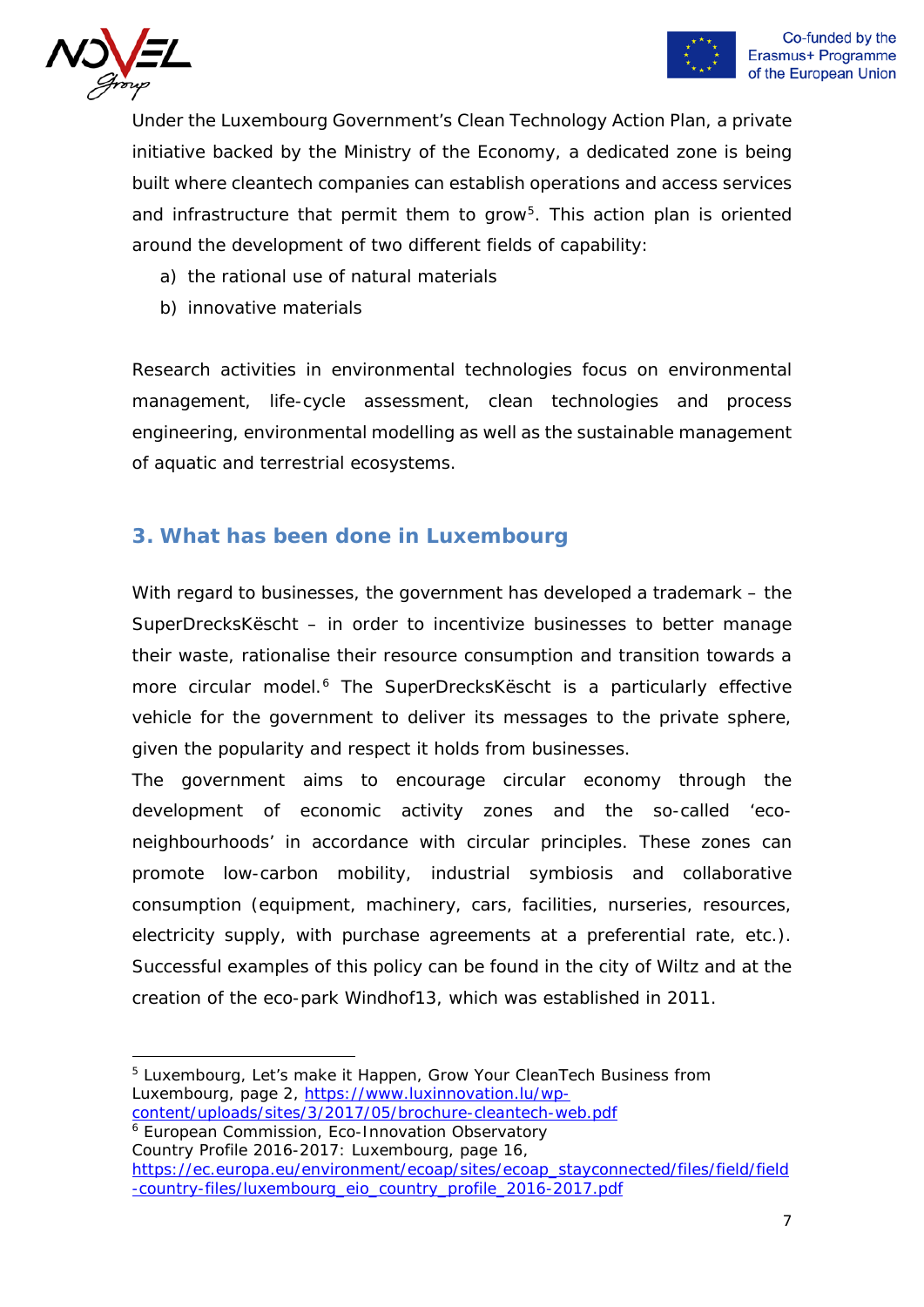



In 2017, Luxembourg established the "Wood Cluster", with the aim to maintain, rebuild and develop the wood and timber value chain in Luxembourg. The potential of the locally grown wood is not fully tapped today and over the years, more and more added value was generated outside Luxembourg and the Greater Region or even the EU. By fostering innovation and integrating the circular economy principles in the local, national and regional wood and timber industry, the Cluster is reducing the ecological footprint while at the same time developing new economic activities. The Cluster is working closely with its peers from neighboring regions.

Eco-innovation and circular economy in Luxembourg are accomplished through public-private partnerships in which the key actors are the Ministry of Economy, the Ministry of Sustainable Development and Infrastructure, the EcoInnovation Cluster, MyEnergy and LuxInnovation (the national agency for innovation and research). On the one hand, Eco-Innovation Cluster gathers companies, research institutes and public organizations involved in the field of eco-technologies[.7](#page-7-0) It focuses on the establishment of new opportunities that can be sustainable through collaborative Research & Development (R&D) and innovation projects related to material flows, industrial material loops and the bio economy. On the other hand, LuxInnovation encourages businesses and researchers in developing and implementing projects which further support the government in its innovation and R&D policies. Apart from being a network of reference in the domain of R&D and EU innovation, it also serves as a contact point for the European Horizon 2020 Programme in Luxembourg. Some of tts focus areas include ecotechnologies, materials and production technologies.

In this context, the Ministry of Economy, LuxInnovation and the Luxembourg Eco-Innovation Cluster put their efforts together to promote circular economy. A case in point is the support scheme "Fit4Circular" which was intended to help small and medium-sized enterprises (SMEs) transition towards a more circular economy. Fit4Circularity, created in 2015 by LuxInnovation and targeting SMEs, commits its actions towards sustainable

<span id="page-7-0"></span> $<sup>7</sup>$  Ibid, page 6</sup>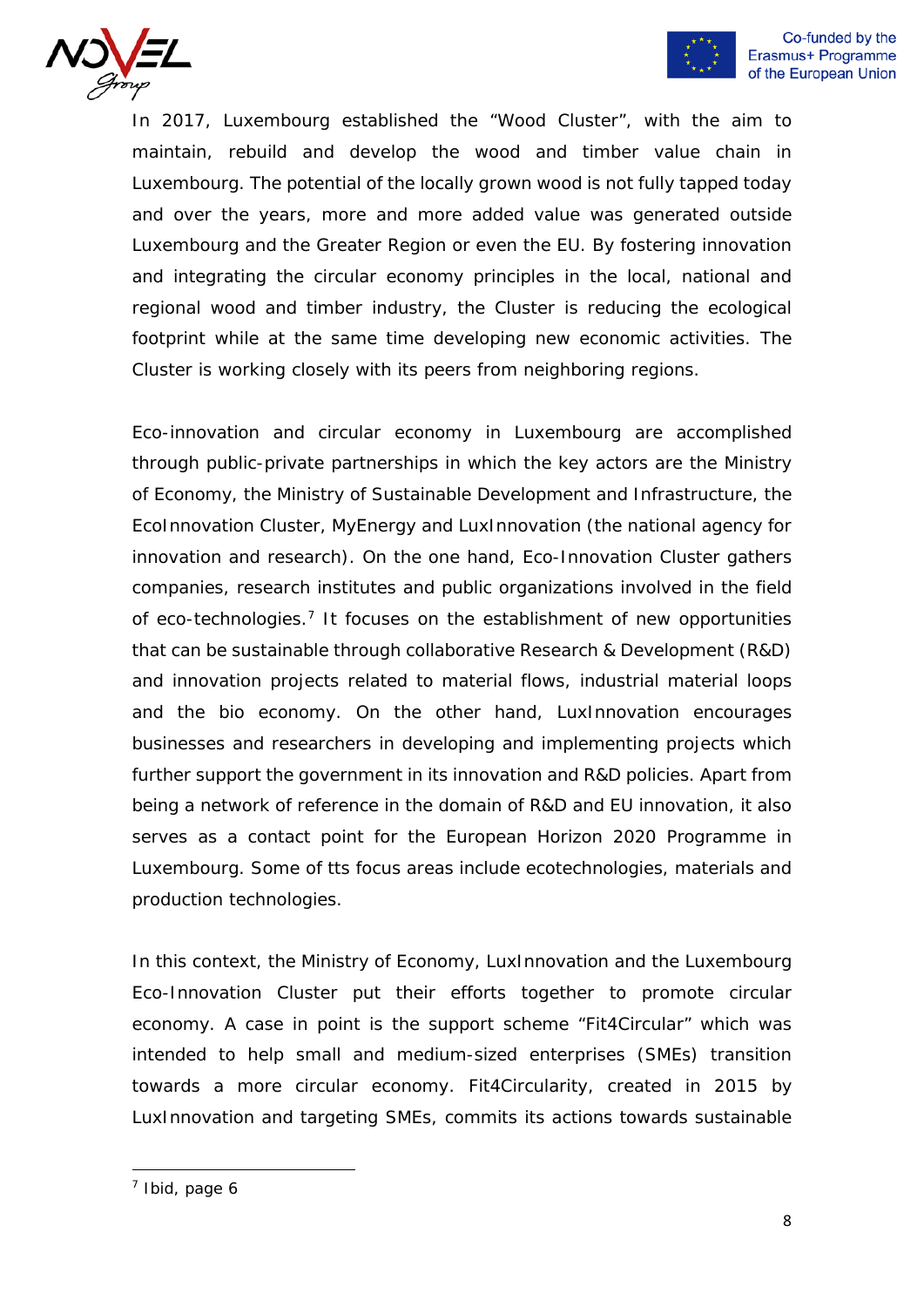



initiatives such as the Fit4Digital and the Fit4Innovation. The goal is to limit the use of raw materials by maximizing the use of renewable sources for innovative products and services of a sustainable growth. It also has as an objective to reduce energy consumption and to increase recyclability. Fit4Circularity improves competitiveness and helps to increase SMEs' revenues. The kinds of projects that can be eligible for support are those associated with technological innovation, organizational innovation and investment.

### **4. Level of low-skilled or low-qualified adults involved**

In Luxembourg, it is generally accepted that a low-qualified worker is a person without educational qualifications beyond lower secondary level. The great majority of low-qualified workers work under employment contracts (almost 97%), with men working most commonly in the construction sector (32.9%), and women working most commonly in the retail and sales sector  $(19.1\%)$ <sup>8</sup>.

The graph below presents the placing of Luxembourg among other EU Member States based on a ranking of employment percentage rates of low-skilled adults (aged 25-64 years old) in 2015<sup>[9](#page-8-1)</sup>. It is obvious that Luxembourg holds the  $12<sup>th</sup>$  position among its counterparts and its representative percentage of 57.3% shows that the country responses positively in favor of the employment placement of low-skilled adults.

<span id="page-8-0"></span><sup>&</sup>lt;sup>8</sup> Wlodarski, Odette. Luxembourg: Quality of work and employment of low-qualified workers, Observatory: EurWORK, 2009,

[https://www.eurofound.europa.eu/publications/report/2009/luxembourg-quality-of](https://www.eurofound.europa.eu/publications/report/2009/luxembourg-quality-of-work-and-employment-of-low-qualified-workers)[work-and-employment-of-low-qualified-workers](https://www.eurofound.europa.eu/publications/report/2009/luxembourg-quality-of-work-and-employment-of-low-qualified-workers)

<span id="page-8-1"></span><sup>9</sup> Employment Rate of low-skilled, 2015 Q3, Policy Forum on the Future of Work, Employment and Labour Ministerial Meeting, OECD Better Policies for Better Lives, <https://www.oecd.org/employment/ministerial/employment-in-figures.htm>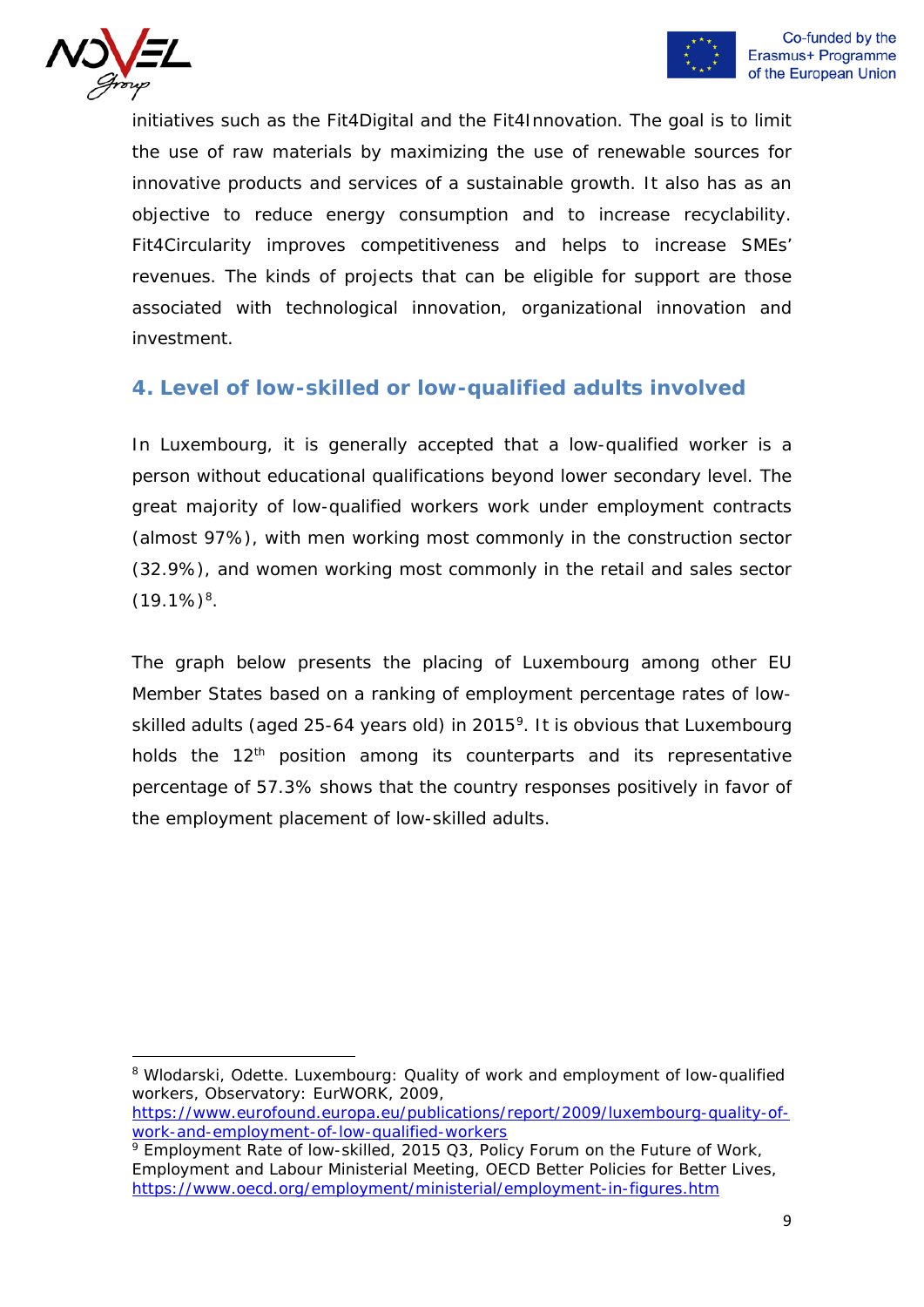



Employment rate of low-skilled, 2015 Q3 As a percentage of the low-skilled population aged 25 to 64



Note: OECD is the weighted average of 28 OECD countries (excluding Australia, Chile, Israel, Japan, Korea and New Zealand). Low skill corresponds to less than upper secondary educational attainment. High skill corresponds to tertiary level educational attainment. Source: OECD estimates based on national labour force surveys.

Taking a closer look at the labour market of Luxembourg, the insurance as well as the working status of the employed population helps us to identify the gap in skills and to conceptualize new opportunities in the circular economy. In this way, the following table illustrates the employment nature to which adults have so far adapted, but also the working conditions that would potentially help the circular economy to become a stable part of the growing economy.

| <b>Employment and</b>        | 2000  | 2010  | 2017  | 2018  |
|------------------------------|-------|-------|-------|-------|
| unemployment                 |       |       |       |       |
| x 1,000 (annual average)     |       |       |       |       |
| 1. Domestic employment       | 264.0 | 359.6 | 432.7 | 448.9 |
| <b>Wage-earners</b>          | 245.7 | 337.4 | 406.5 | 422.0 |
| Employers, self-employed,    | 18.3  | 22.1  | 26.3  | 27.0  |
| unpaid family workers        |       |       |       |       |
| 2. Net borderers (a) - (b)   | 79.3  | 141.2 | 175.4 | 184.4 |
| a. Non-resident borderers    | 88.1  | 152.4 | 188.0 | 197.0 |
| Employers, self-employed,    | 1.1   | 3.1   | 4.6   | 4.9   |
| unpaid family workers        |       |       |       |       |
| <b>Wage-earners</b>          | 87.0  | 149.3 | 183.4 | 192.1 |
| of which from: France        | 46.5  | 74.1  | 92.9  | 98.2  |
| Germany                      | 16.4  | 37.5  | 45.4  | 47.2  |
| <b>Belgium</b>               | 24.2  | 37.8  | 45.0  | 46.7  |
| <b>b. Resident borderers</b> | 8.8   | 11.2  | 12.6  | 12.6  |
| of which: International      | 7.8   | 10.1  | 11.3  | 11.3  |
| agents and civil servants    |       |       |       |       |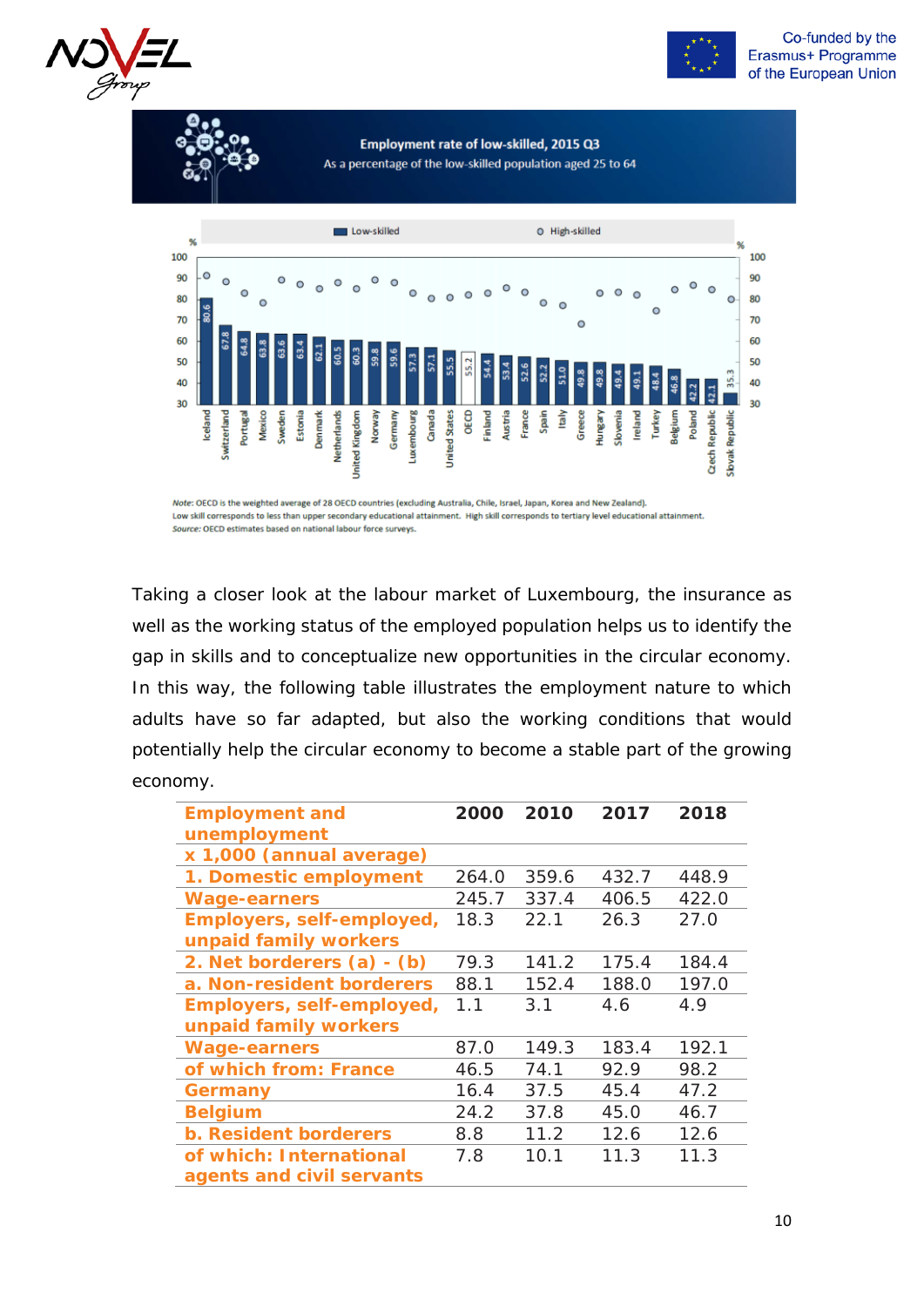



| 3. National employment<br>$(1) - (2)$                 |     | 184.7 218.4 257.3 |      | 264.5      |
|-------------------------------------------------------|-----|-------------------|------|------------|
| 4. Unemployed                                         | 4.5 | 13.5              | 16.2 | 15.3       |
| 5. Active population $(3) + 189.2$ 231.9 273.4<br>(4) |     |                   |      | 279.7      |
| 6. Unemployment rate in<br>% (4) : (5)                | 2.4 | 5.8               | 59   | $5.5^{10}$ |

The following table compares different employment sectors in Luxembourg. Given that there are over ten industries occupying the labour force of the country, it is necessary to highlight the most dominant areas in terms of their size between the years 2000 and 2018. According to the figures, there was a moderate drop in the Agriculture, Forestry, and Fishing sector just 600 workers till 2018 from roughly 4.500 workers in 2000. There also was a slight decline in manufacturing just 1.200 employees till 2018 from just under around 34.000 workers in 2000. However, the number of workers in Human Health and Social Work activities increased significantly to 47.000 from 17.600 servants in 2000. In conclusion, the construction industry received a rise of well over 1.500 workers after eighteen years from 28.600 workers in 2000.

| <b>Domestic employment</b>      | 2000 | 2010 | 2017 | 2018 |
|---------------------------------|------|------|------|------|
| by branches                     |      |      |      |      |
| x 1,000                         |      |      |      |      |
| Agriculture, forestry and       | 4.3  | 4.0  | 3.7  | 3.7  |
| fishing                         |      |      |      |      |
| <b>Mining and quarrying</b>     | 0.3  | 0.3  | 0.2  | 0.3  |
| <b>Manufacturing</b>            | 34.0 | 32.7 | 32.5 | 32.8 |
| Electricity, gas, steam         | 1.2  | 1.4  | 1.5  | 1.5  |
| and air conditioning            |      |      |      |      |
| supply                          |      |      |      |      |
| <b>Water supply</b>             | 2.1  | 2.6  | 2.7  | 2.8  |
| <b>Construction</b>             | 28.6 | 39.0 | 43.9 | 45.7 |
| <b>Wholesale and retail</b>     | 37.2 | 44.7 | 52.3 | 53.6 |
| trade;                          |      |      |      |      |
| <b>Repair of motor vehicles</b> |      |      |      |      |
| and motorcycles                 |      |      |      |      |
| <b>Transportation and</b>       | 17.5 | 24.2 | 26.1 | 27.4 |
| storage                         |      |      |      |      |

<span id="page-10-0"></span><sup>&</sup>lt;sup>10</sup>The Portal of Statistics of the Grand Dutchy of Luxembourg, Luxembourg in Figures-2019, STATEC, page 13, https://statistiques.public.lu/cataloque[publications/luxembourg-en-chiffres/2019/luxembourg-figures.pdf](https://statistiques.public.lu/catalogue-publications/luxembourg-en-chiffres/2019/luxembourg-figures.pdf)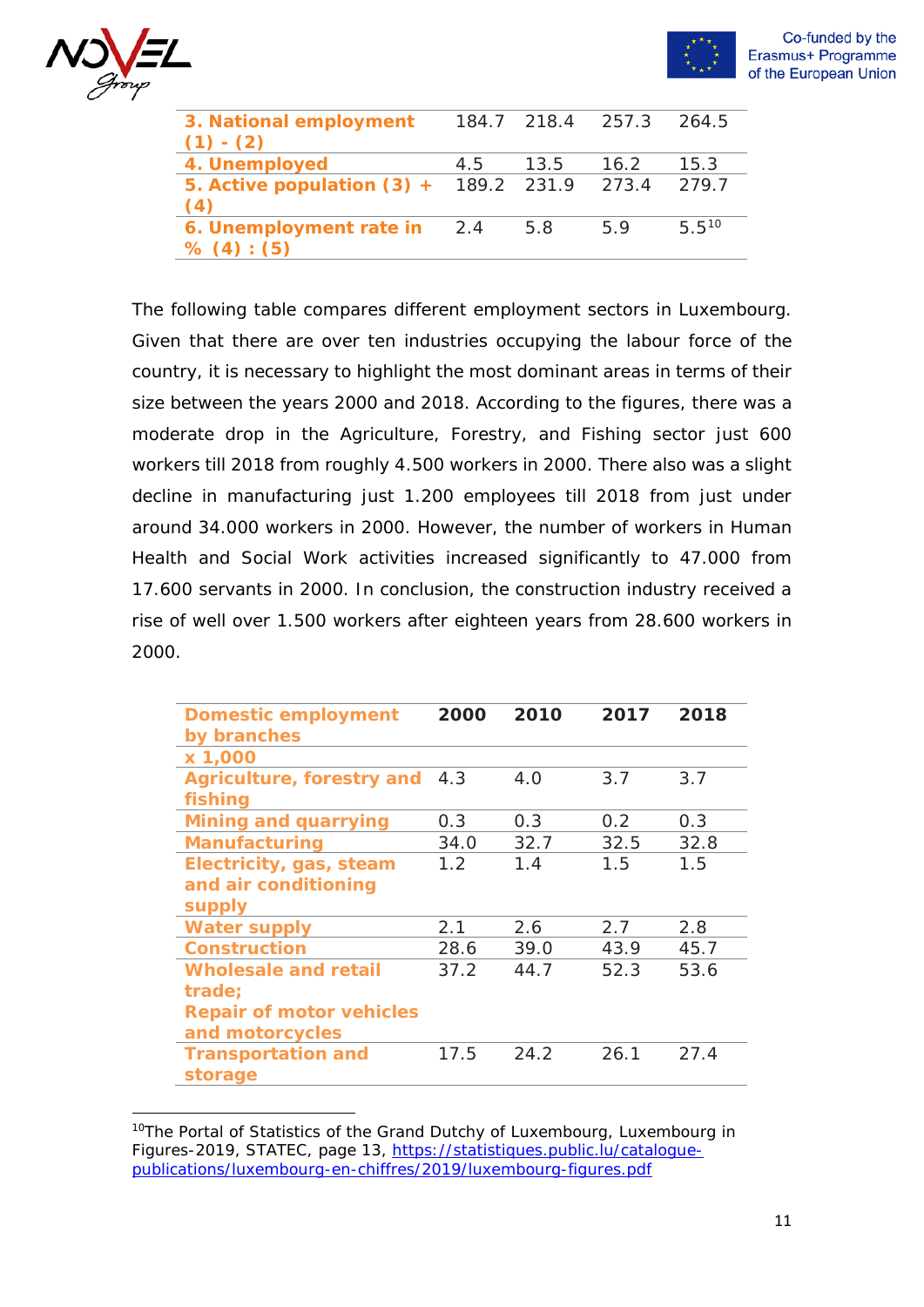

| Τ<br>υ |  |
|--------|--|
|        |  |

| <b>Accommodation and</b>        | 12.9  | 16.5  | 20.8  | 21.7  |
|---------------------------------|-------|-------|-------|-------|
| food service activities         |       |       |       |       |
| <b>Information and</b>          | 8.8   | 14.1  | 18.5  | 19.4  |
| communication                   |       |       |       |       |
| <b>Financial and insurance</b>  | 30.1  | 40.9  | 47.3  | 48.8  |
| activities                      |       |       |       |       |
| <b>Real estate activities</b>   | 1.4   | 2.9   | 4.2   | 4.6   |
| <b>Professional, scientific</b> | 15.4  | 29.7  | 42.1  | 44.3  |
| and technical activities        |       |       |       |       |
| <b>Administrative and</b>       | 14.7  | 22.4  | 29.6  | 31.0  |
| support service                 |       |       |       |       |
| <b>activities</b>               |       |       |       |       |
| <b>Public administration</b>    | 15.0  | 20.1  | 24.6  | 25.5  |
| and defence                     |       |       |       |       |
| <b>Education</b>                | 11.7  | 16.5  | 19.2  | 19.9  |
| <b>Human health and social</b>  | 17.6  | 32.1  | 45.4  | 47.0  |
| work activities                 |       |       |       |       |
| Arts, entertainment and         | 2.1   | 3.4   | 4.2   | 4.4   |
| recreation                      |       |       |       |       |
| <b>Other service activities</b> | 5.2   | 7.1   | 8.3   | 8.6   |
| <b>Other service activities</b> | 5.2   | 7.1   | 8.3   | 8.6   |
| <b>Total</b>                    | 264.0 | 359.6 | 432.7 | 448.9 |

Regarding the construction industry, it appears to be one of the most promising areas of circular economy in Luxembourg. Indeed, the idea of sustainable building has been introduced by Neobuild, the first technological innovation pole for the sustainable construction sector in Luxembourg<sup>11</sup>. Neobuild follows a transparent, responsible and collaborative approach, in order to highlight the benefits of the sustainable construction. The latter is a vast and varied topic that embraces materials and construction processes as well as renewable energies or certification systems. Some of Neobuild's services include ethical and sustainable principles, such as the support of the companies in their development and in their search for value creation, in accordance with the community and the future generation interests.

Moreover, the Ministry of Labour, Employment and the Social and Solidarity Economy in Luxembourg has created the Digital Skills Bridge programme to develop a common national strategy and a support mechanism. This programme aims to aid the future skills development of the national workforce and assist companies' in their response to the digital transformation of their businesses.<sup>[12](#page-11-1)</sup> Since the development of new skills

<span id="page-11-0"></span><sup>&</sup>lt;sup>11</sup> Home page, NEOBUILD,<http://neobuild.lu/en/neobuild/innovation-center>

<span id="page-11-1"></span><sup>12</sup> Home Page, Skills Bridge,<https://www.skillsbridge.lu/>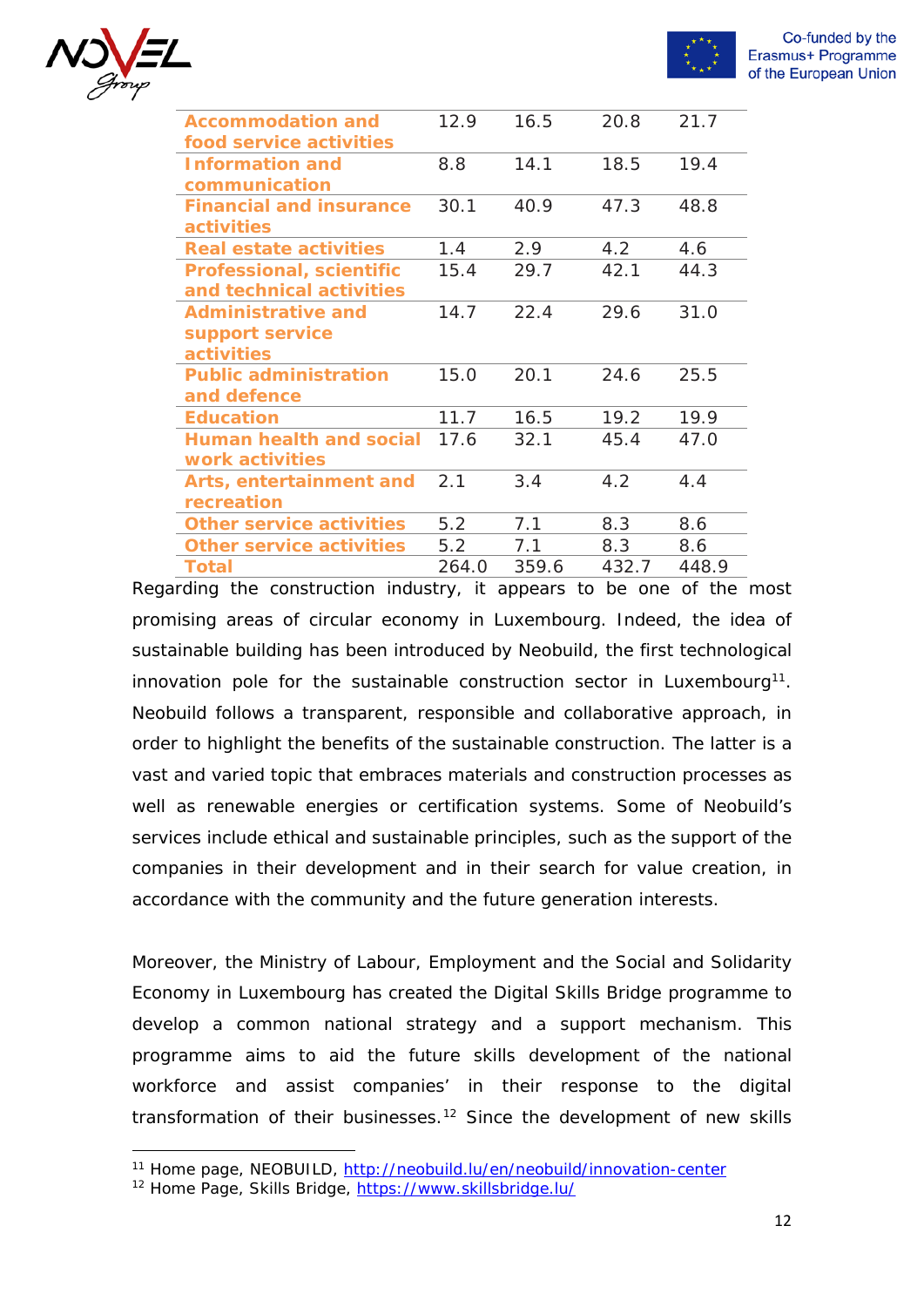



within the country's companies has risen, employers have to meet the needs of the market whilst allowing their employees to secure their career path. In this way, entrepreneurship activities acquire a major additional asset that allows them to safeguard and advance their competitiveness. The programme thus emphasizes the importance of a proactive and preventive strategy regarding companies and employees' skills development in order to meet the challenges posed by digital transformation. secure career paths in a sustainable way.

In addition, seniors, migrants, or people with disabilities can benefit from training courses and guidance by some actors described below. Especially the unemployed people of Luxembourg can take advantage of the initiative Fit4Entrepreneurship, which offers coaching and mentoring in selfemployment. The programme has been developed in partnership with the Ministry of Labour and Employment and the Chamber of Commerce with the financial support of the  $ESF<sup>13</sup>$ . The trainers come from the House of Entrepreneurship initiative. The first edition of the programme was made available in 2015-2016 and led to 37 company creations with an overall amount of 125 jobseekers who participated in the programme.

With regards to women, there is a network of over 20 informal and private associations which cover business counselling and mentoring, such as the Women in Digital Empowerment (WIDE) initiative<sup>[14](#page-12-1)</sup>. Finally, disadvantaged target groups deriving from all age categories can receive assistance from training organized by the Agency for the Development of Employment (ADEM). They can also find tailor-made and sector-specific professional training courses offered within the House of Training.

<span id="page-12-1"></span><span id="page-12-0"></span><sup>&</sup>lt;sup>13</sup> OECD, Inclusive Entrepreneurship Policies: Country Assessment Notes, Luxembourg 2018, OECD Better Policies for Better Lives, page 22, <http://www.oecd.org/cfe/smes/LUXEMBOURG-IE-Country-Note-2018.pdf> <sup>14</sup> Home Page, Women in Digital Empowerment, <http://wide.lu/>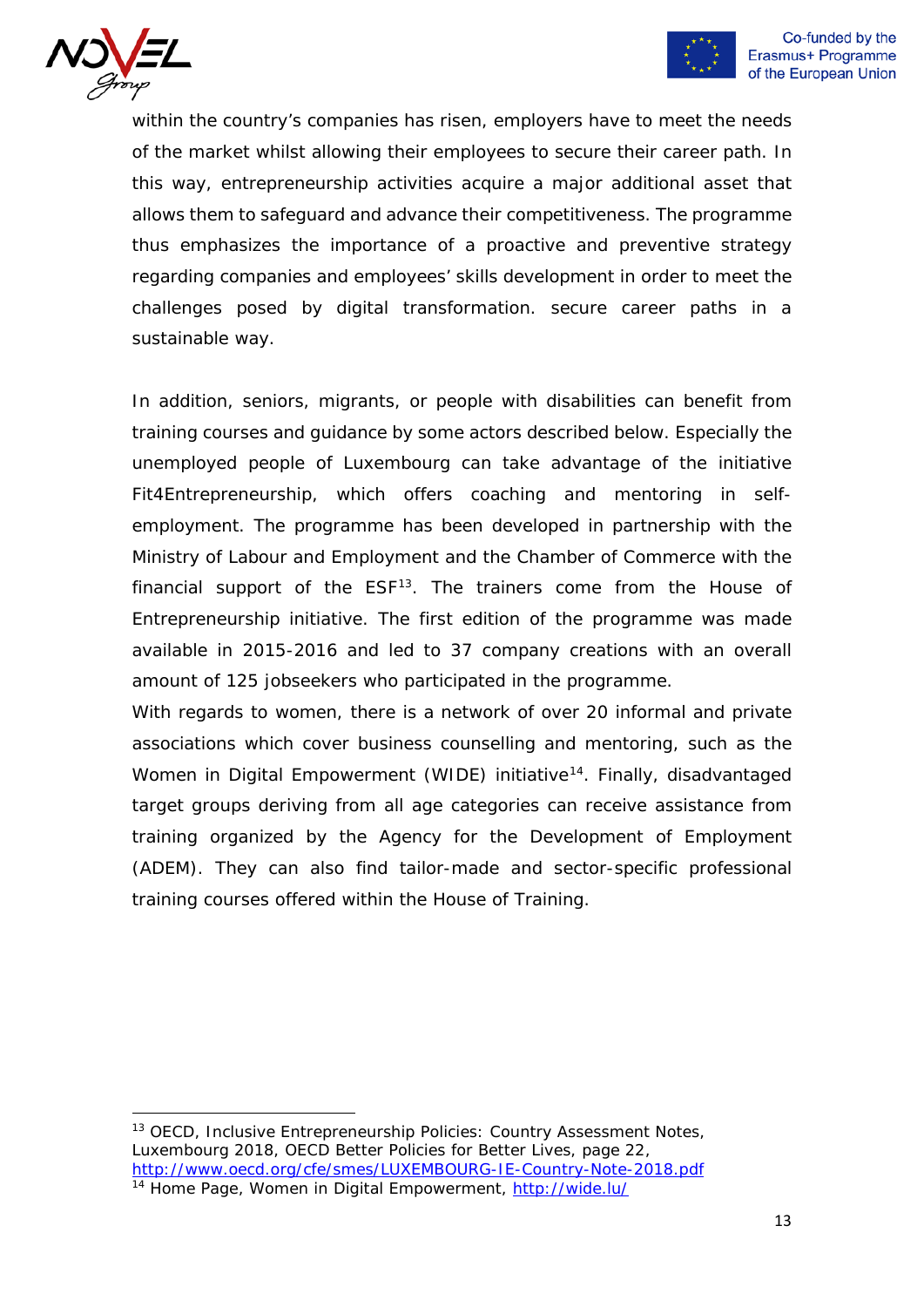



#### **5. New Business Opportunities for low-skilled or low-qualified adults in the CircEc**

Luxembourg is best described as a country in a constant state of transformation, having reinvented itself in an economy based upon technological development. The country has shown a remarkable resilience amid the turbulence of recent years in the EU and prepared its people to face future economic challenges<sup>[15](#page-13-0)</sup>. Concerning the employment sectors, excluding government organizations and hospitals, here are the top 10 industries by number of employees as of 1 January 2017<sup>[16](#page-13-1)</sup>:

| 01 Telecommunications  | <b>POST</b><br><b>LUXEMBOURG</b>         | 4,350 |
|------------------------|------------------------------------------|-------|
| 02 Rail transport      | CFL.                                     | 4,170 |
| 03 Steel industry      | ARCELORMITTAL                            | 4,160 |
| 04 Retail outlet       | <b>CACTUS</b>                            | 4,030 |
| 05 Banking             | <b>BGL BNP PARIBAS</b>                   | 3,700 |
| 06 Cleaning            | <b>DUSSMANN</b><br>LUXEMBOURG            | 3,650 |
| 07 Automotive industry | <b>GOODYEAR</b><br><b>DUNLOP</b>         | 3,410 |
| 08 Consultancy         | <b>PRICEWATERHOUS</b><br><b>ECOOPERS</b> | 2,840 |
| 09 Air transport       | LUXAIR                                   | 2,630 |
| 10 Banking             | <b>BIL GROUP</b>                         | 1,940 |

However, it is important to draw our attention on the latest figures regarding the amount of wastes as well as the consumption of energy in the country in order to define new business opportunities in Luxembourg. By doing so, general conclusions will allow us to determine which waste management methods can be implemented and under which conditions the reuse of raw materials is feasible. Below we can see in table the total amounts of waste in Luxembourg measured in one thousand tones, in percentages, and in kgs in seventeen years.

<span id="page-13-1"></span><span id="page-13-0"></span><sup>&</sup>lt;sup>15</sup> The Government of the Grand Dutchy of Luxembourg, Luxembourg Cluster Initiative, page 50, [http://luxembourg.public.lu/en/publications/k/cc-economie](http://luxembourg.public.lu/en/publications/k/cc-economie-luxembourg/cc-economie-luxembourg-en-pdf.pdf)[luxembourg/cc-economie-luxembourg-en-pdf.pdf](http://luxembourg.public.lu/en/publications/k/cc-economie-luxembourg/cc-economie-luxembourg-en-pdf.pdf)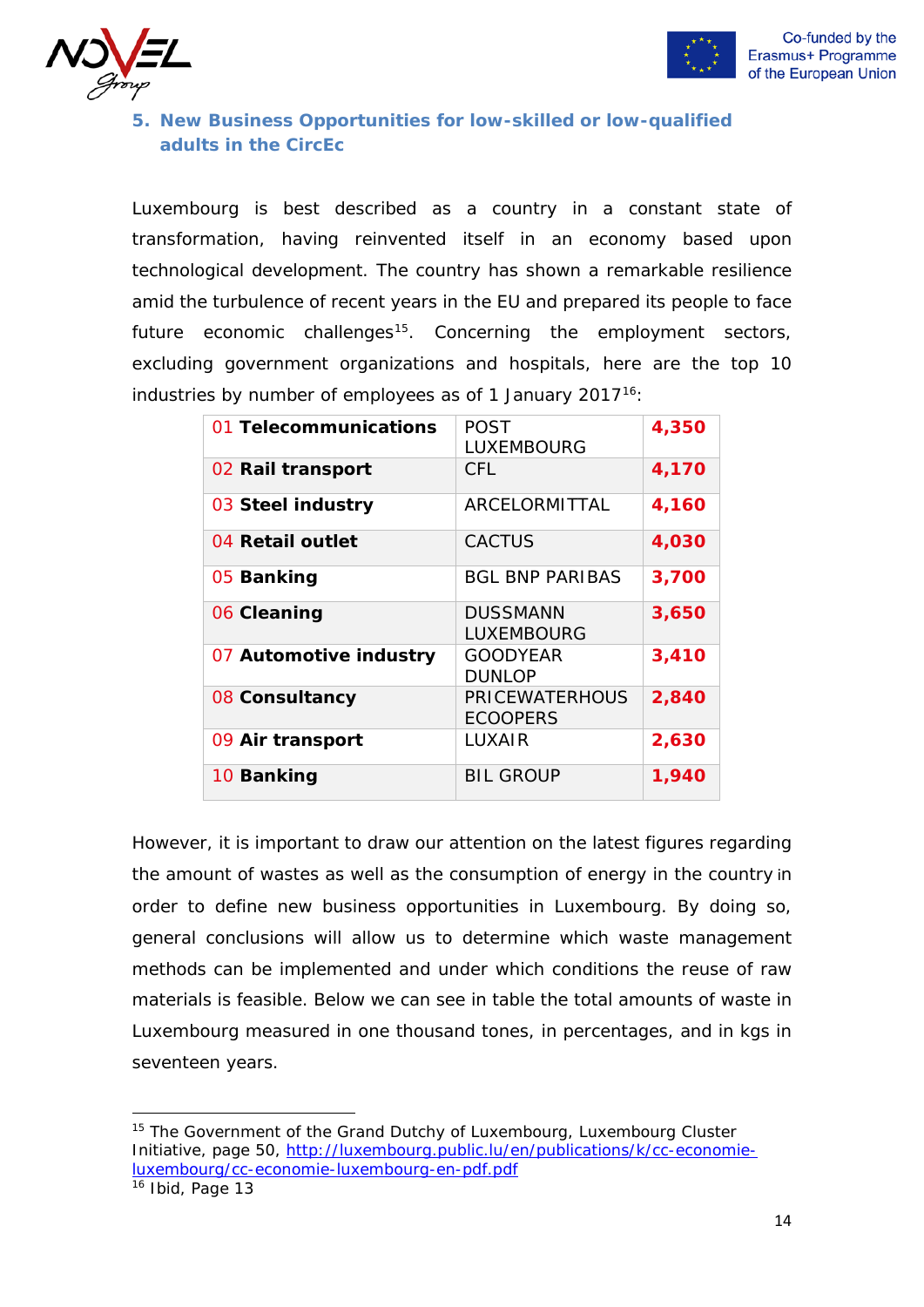



| Wastes                                 | 2000   | 2010   | 2016          | 2017   |
|----------------------------------------|--------|--------|---------------|--------|
| in 1,000 tonnes                        |        |        |               |        |
| <b>Total (without inert</b><br>wastes) | 285.26 |        | 344.26 354.62 | 366.53 |
| of which: Household<br>wastes          | 238.85 | 300.01 | 310.89        | 321.71 |
| in $%$                                 |        |        |               |        |
|                                        |        |        |               |        |
| recycling                              | 21.6   | 26.9   | 27.8          | 28.5   |
| composting                             | 14.2   | 19.5   | 20.7          | 21.7   |
| incineration with energy               | 43.2   | 37.7   | 45.3          | 43.3   |
| recovery<br>disposal*                  | 21.0   | 15.8   | 6.3           | 6.4    |
| in kg                                  |        |        |               |        |
| Household wastes per<br>capita         | 547    | 592    | 533           | 540    |

#### \*before biological treatment<sup>[17](#page-14-0)</sup>

With respect to the use and final consumption of natural resources, the following table of energy sectors will display the division of economic operation activities in Luxembourg.

Examining the EU level, energy is consumed by different sectors of the economy: households (i.e. energy consumed in citizen's dwellings), transport (e.g. rail, road, domestic aviation or inland shipping), industry, services (including commercial and public services) and agriculture & forestry. Looking at which sectors in the EU consume the most energy, the industry sector (31 % of final energy consumption) consumes the most energy, followed by the transport sector (28 %), households (25 %), services (13 %) and agriculture & forestry  $(2 \%)^{18}$  $(2 \%)^{18}$  $(2 \%)^{18}$ .

On the contrary, looking at the national level of Luxembourg and the sectors in which the energy use can be done more efficiently, it is clear that transport

<span id="page-14-0"></span><sup>&</sup>lt;sup>17</sup> The Portal of Statistics of the Grand Dutchy of Luxembourg, Luxembourg in Figures-2019, STATEC, page 7, [https://statistiques.public.lu/catalogue](https://statistiques.public.lu/catalogue-publications/luxembourg-en-chiffres/2019/luxembourg-figures.pdf)[publications/luxembourg-en-chiffres/2019/luxembourg-figures.pdf](https://statistiques.public.lu/catalogue-publications/luxembourg-en-chiffres/2019/luxembourg-figures.pdf)

<span id="page-14-1"></span><sup>&</sup>lt;sup>18</sup> What kind of energy do we consume in the EU? Eurostat, <https://ec.europa.eu/eurostat/cache/infographs/energy/bloc-3a.html>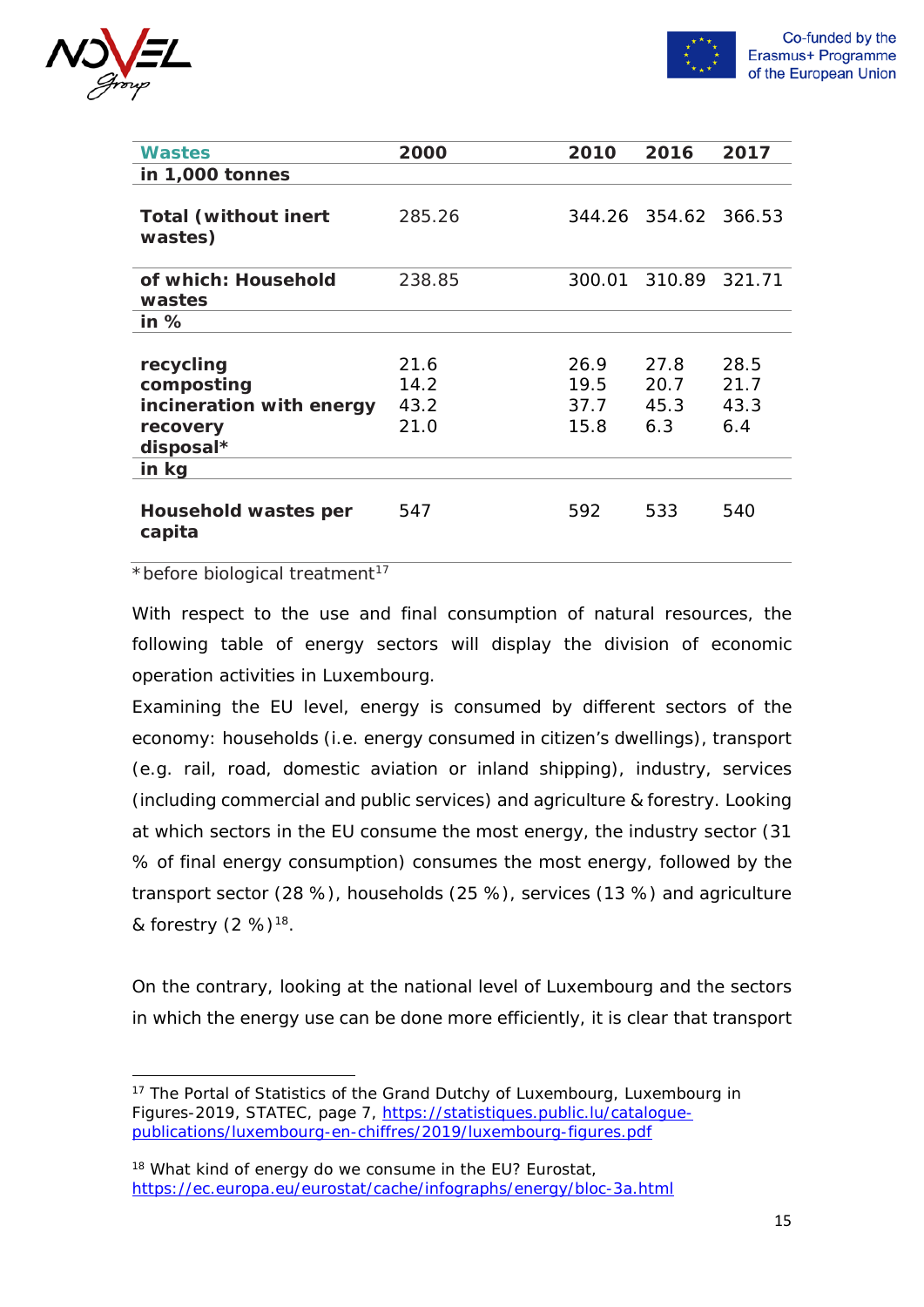



holds the primary place (61.1%) in the energy consumption ranking of 2017. There are many factors that impact the energy use for transportation means, for instance, the efficiency of individual transport modes, the take-up of alternative fuels, the advances in transport technology and fuel as well as the lifestyle choices of the total population.

| <b>Final consumption</b>     | 2010  | 2016  | 2017  | 2017      |
|------------------------------|-------|-------|-------|-----------|
| of energy                    |       |       |       |           |
| in 1,000 tons oil equivalent |       |       |       | in % of   |
|                              |       |       |       | the total |
| By product                   |       |       |       |           |
| Coal products                | 67    | 52    | 45    | 1.1       |
| Natural gas (NCV)            | 675   | 628   | 618   | 14.8      |
| Electricity                  | 567   | 547   | 550   | 13.1      |
| Heat                         | 73    | 58    | 66    | 1.6       |
| Oil products                 | 2,839 | 2,596 | 2,721 | 65.0      |
| Other (wood, biofuel)        | 108   | 160   | 184   | 4.4       |
| By use                       |       |       |       |           |
| Transport                    | 2,630 | 2,434 | 2,557 | 61.1      |
| Industries                   | 755   | 674   | 642   | 15.3      |
| Households                   | 511   | 526   | 522   | 12.5      |
| <b>Services</b>              | 425   | 402   | 457   | 10.9      |
| Agriculture                  | 8     | 6     | 6     | 0.2       |
| <b>Total</b>                 | 4,328 | 4,042 | 4,184 | 100.019   |

For the purpose of the expansion of the job market and the creation of new employment opportunities, entrepreneurs and start-ups can stimulate the use of new technologies and enhance the productivity rates of the country. Nevertheless, the social perception of entrepreneurship in Luxembourg is relatively low: compared to EU average of 56%, only 45% of Luxembourg residents regard entrepreneurship as a desirable career choice<sup>20</sup>. The share of entrepreneurs and the positive perception of entrepreneurhsip are higher among other social groups, such as among immigrants and especially firstgeneration immigrants. Looking at the following column bar graph of 2014, it is clear that entrepreneurship is not the preferred career choice in

<span id="page-15-0"></span><sup>19</sup> Ibid, page 8

<span id="page-15-1"></span><sup>&</sup>lt;sup>20</sup> OECD, OECD Economic Surveys: Luxembourg 2017, page 37, [https://books.google.gr/books?id=zMgtDwAAQBAJ&pg=PA33&lpg=PA33&dq=low](https://books.google.gr/books?id=zMgtDwAAQBAJ&pg=PA33&lpg=PA33&dq=low-skilled+employees+in+luxembourg+circular+economy&source=bl&ots=sBVm_FAR0e&sig=ACfU3U3Gq0eC0OyphlCjmETWAfRtvi2g5g&hl=el&sa=X&ved=2ahUKEwjn45H4_qLlAhXFwqYKHW7FBTkQ6AEwBXoECAkQBA#v=onepage&q&f=false)[skilled+employees+in+luxembourg+circular+economy&source=bl&ots=sBVm\\_FAR](https://books.google.gr/books?id=zMgtDwAAQBAJ&pg=PA33&lpg=PA33&dq=low-skilled+employees+in+luxembourg+circular+economy&source=bl&ots=sBVm_FAR0e&sig=ACfU3U3Gq0eC0OyphlCjmETWAfRtvi2g5g&hl=el&sa=X&ved=2ahUKEwjn45H4_qLlAhXFwqYKHW7FBTkQ6AEwBXoECAkQBA#v=onepage&q&f=false) [0e&sig=ACfU3U3Gq0eC0OyphlCjmETWAfRtvi2g5g&hl=el&sa=X&ved=2ahUKEwjn45](https://books.google.gr/books?id=zMgtDwAAQBAJ&pg=PA33&lpg=PA33&dq=low-skilled+employees+in+luxembourg+circular+economy&source=bl&ots=sBVm_FAR0e&sig=ACfU3U3Gq0eC0OyphlCjmETWAfRtvi2g5g&hl=el&sa=X&ved=2ahUKEwjn45H4_qLlAhXFwqYKHW7FBTkQ6AEwBXoECAkQBA#v=onepage&q&f=false) [H4\\_qLlAhXFwqYKHW7FBTkQ6AEwBXoECAkQBA#v=onepage&q&f=false](https://books.google.gr/books?id=zMgtDwAAQBAJ&pg=PA33&lpg=PA33&dq=low-skilled+employees+in+luxembourg+circular+economy&source=bl&ots=sBVm_FAR0e&sig=ACfU3U3Gq0eC0OyphlCjmETWAfRtvi2g5g&hl=el&sa=X&ved=2ahUKEwjn45H4_qLlAhXFwqYKHW7FBTkQ6AEwBXoECAkQBA#v=onepage&q&f=false)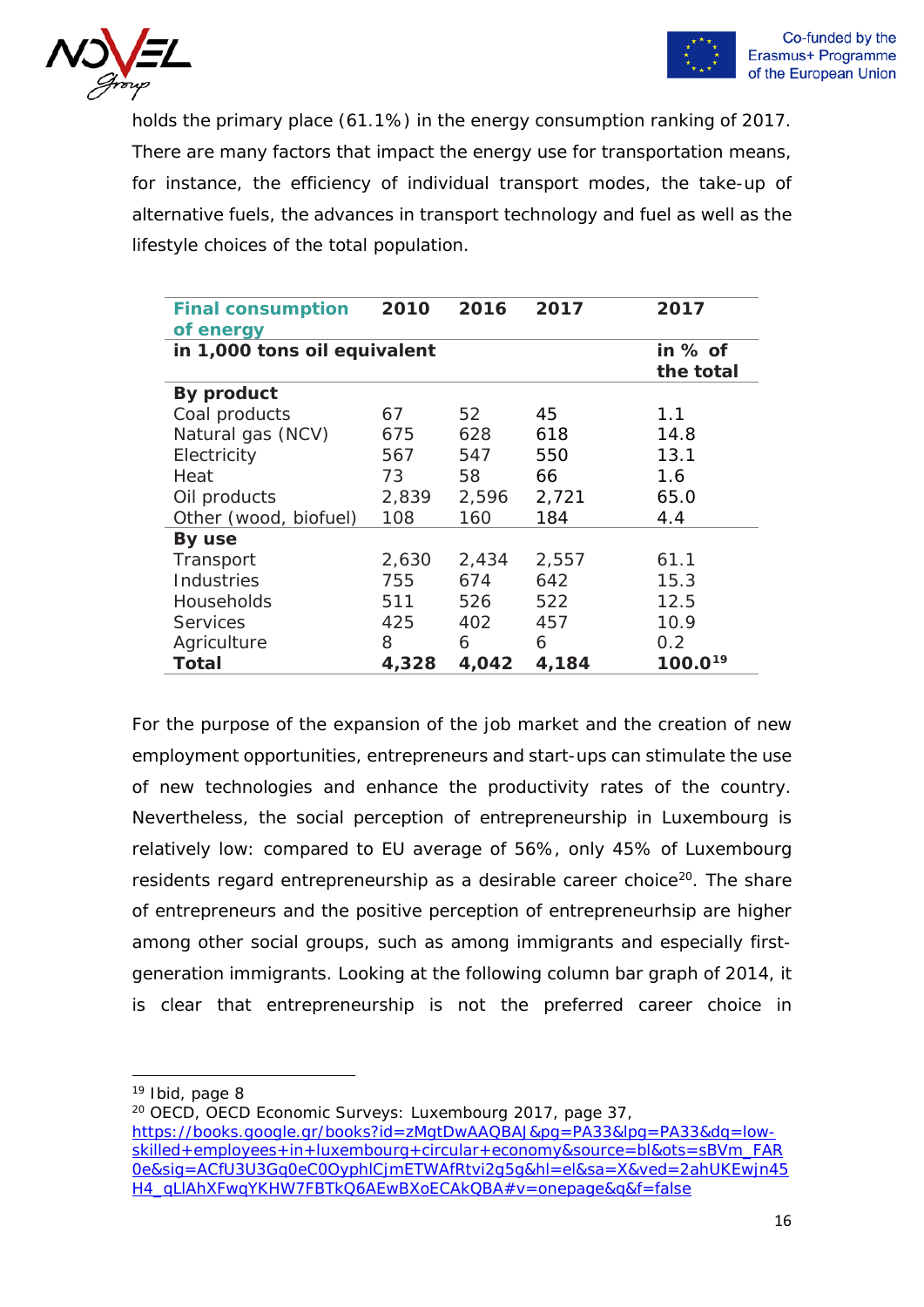



Luxembourg. EU performers have to deal with the low share of slef-employed and the slow enterpirse birth rate.



Figure 23. The number of start-ups is lagging the best EU performers Business sector start-ups, 2014

StatLink man http://dx.doi.org/10.1787/888933495979

Despite these discouraging figures, how is Luxembourg developing skills in other areas related to environmental protection? A total amount of around 200 companies operate in the fields of Eco Construction, Renewable Energy, Waste Management, Water Management, and Electric Mobility<sup>[21](#page-16-0)</sup>. How can these companies back up on government programmes?

The answer to these questions is found in the context of digitization initiatives and the circular economy. The fact that the residents of Luxembourg are ready to reduce their energy bills leads to a decrease of their reliance on external suppliers of oil and gas. Towards that end, there are several initiatives taken at the national level for the application of green production methods.

Starting with Luxembourg CleanTech Cluster, which is managed by Luxinnovation, fosters innovation, business development and cross-sector cooperation by focusing on an exciting area for potential growth – sustainable living and clean technologies<sup>22</sup>. The cluster supports it members in the

<span id="page-16-0"></span><sup>21</sup> Luxembourg economy - Open, Dynamic, Reliable, page 26, [http://luxembourg.public.lu/en/publications/k/cc-economie-luxembourg/cc](http://luxembourg.public.lu/en/publications/k/cc-economie-luxembourg/cc-economie-luxembourg-en-pdf.pdf)[economie-luxembourg-en-pdf.pdf](http://luxembourg.public.lu/en/publications/k/cc-economie-luxembourg/cc-economie-luxembourg-en-pdf.pdf)

<span id="page-16-1"></span> $22$  Innovate in Luxembourg, The Government of the Grand Dutchy of Luxembourg, <https://www.luxinnovation.lu/cluster/luxembourg-cleantech-cluster/>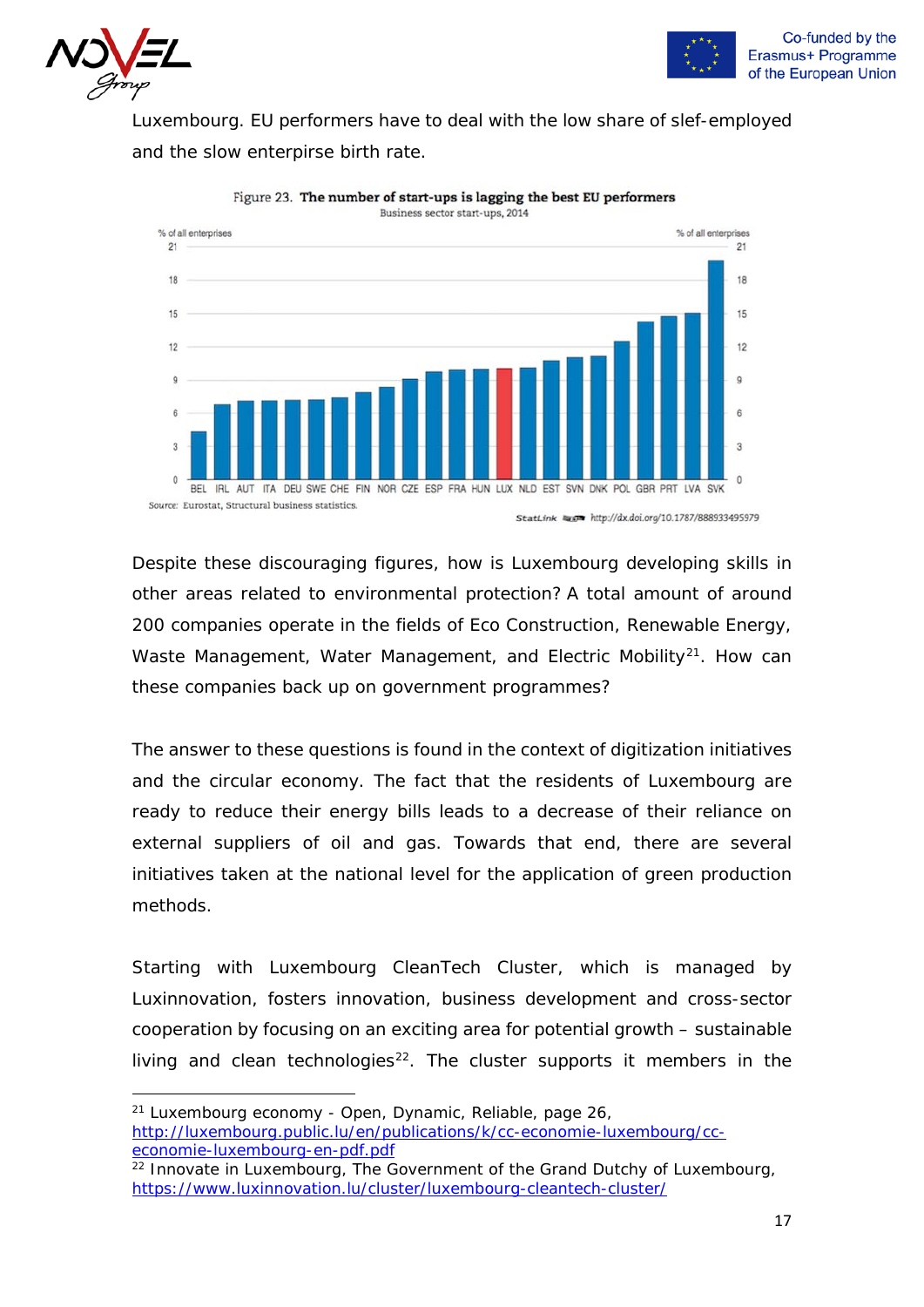



generation of new processes, products and services with the goal of turning the concept of the circular economy into a reality in Luxembourg. Some of its objectives include the diversification of the activities of domestic companies by allowing them to gain and to develop new capabilities in the clean technologies field. By contributing to the development of new environmental solutions in the field of eco-technologies and sustainable construction, it also raises public awareness for the uptake of "green technologies" and build public-private partnerships.

Nowadays, the development of the digital economy creates new grounds for the cultivations of skills that are essential for a changing working environment. In this direction, Digital Luxembourg intends to track the process of digital transformation in human resources, and specifically in Education and Youth (e.g. developing maker spaces in secondary schools), in lifelong learning opportunities for professionals (e.g. FIT4Coding to train unemployed, or training in cybersecurity), and in developing ICT specialised profiles (e.g. in the Cybersecurity Competence Centre  $3C$ )<sup>[23](#page-17-0)</sup>.

Moreover, the country foresees the inauguration of multiple FEDIL (Luxembourg's Multi-sectoral Business Federation) projects on information and communication technologies (ICT), construction, and public works planning. In the context of eco-innovation projects, 'Hello Future' provides its consulting services. One related project is the 'Travail de demain' which offers reflections on the development of a political position and practical recommendations with regards to digital transformation and labour markets.

In the same view, the government's key projects are:

- Luxembourg Tech School
- Digital 4 Education
- BEE creative
- Fit 4 Coding

<span id="page-17-0"></span><sup>&</sup>lt;sup>23</sup> Larosse, Jan. Analysis of National Initiatives on Digitizing European Industry-Luxembourg: Digital4Industry, page 10, [https://ec.europa.eu/futurium/en/system/files/ged/lu\\_country\\_analysis.pdf](https://ec.europa.eu/futurium/en/system/files/ged/lu_country_analysis.pdf)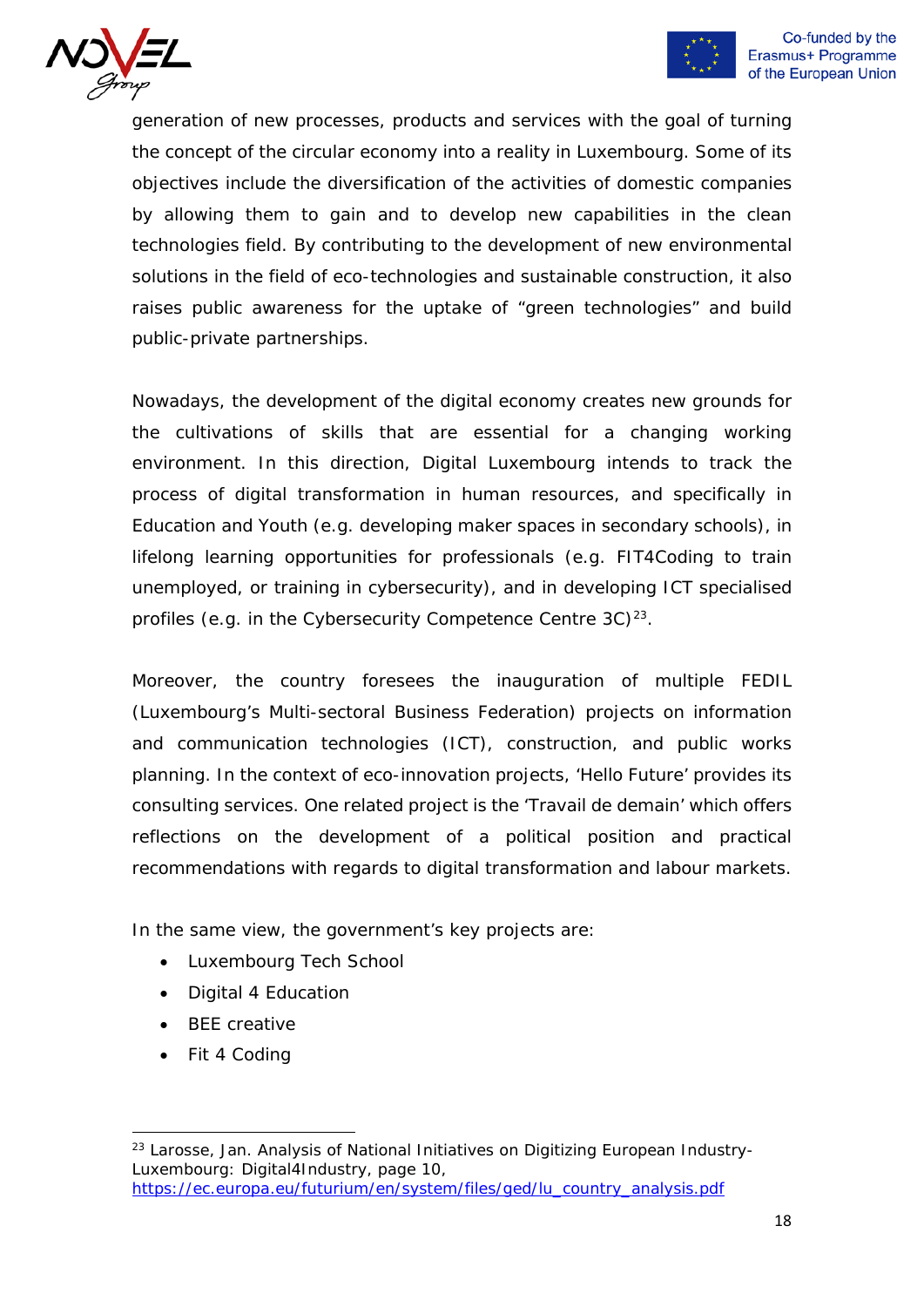



• Cyber Security Competence Center(C3): offers training and be a test tool available for new software<sup>[24](#page-18-0)</sup>

Other success stories of Luxembourg include the Digital Skills and Jobs Coalition Lëtzebuerg (DSJC-L), which is a multi stakeholder group with more than 40 Partners. The objectives of the DSJC-L are:

- 1. To substantially reduce the shortage of IT professionals, to improve the conditions for the private and public sector employees as well as all inhabitants to learn and continuously improve the necessary ICT skills for job, the establishment of IT business and development of the digital market,
- 2. To attract more young people to choose ICT and other science studies and professions, to ensure the acquisition of digital skills also when learning other professions,
- 3. To raise public awareness of the importance of digital skills and competences.

Moreover, the Luxembourg Institute for Digital Training (LIDIT) is a nonprofit organization created in 2015 by the House of Training, which covers 655 vocational training programmes. The House of Training together with ISEC-Institut Supérieur de l'Économie, ICT Luxembourg and the Centre de Compétences Génie Techniques du Bâtiment have made possible for LIDIT to become the coordinator of the Digital Skills and Jobs Coalition Lëtzebuerg.

<span id="page-18-0"></span><sup>24</sup> Ibid, page 10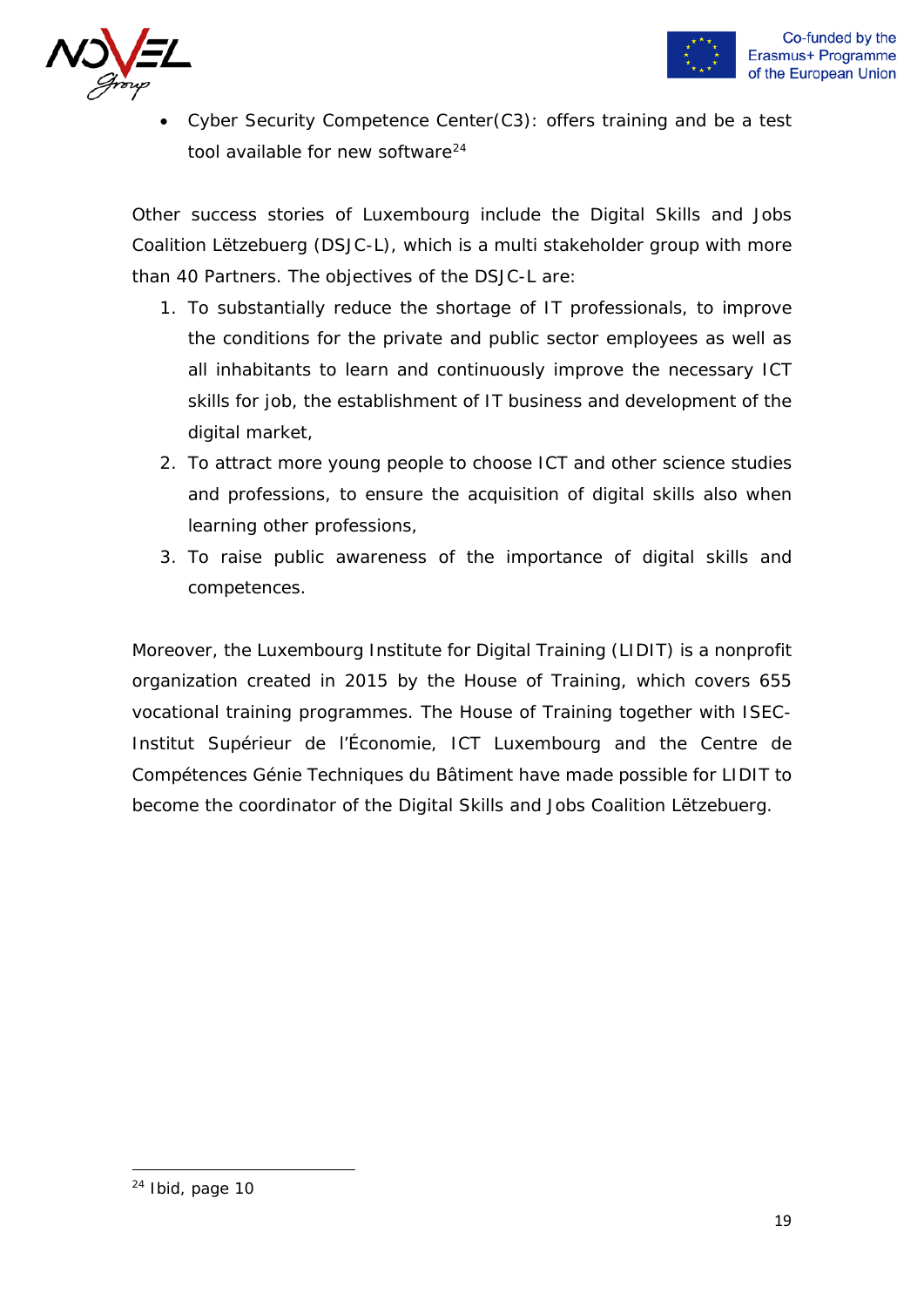



**6. The Pocket Library: collection of documents, reports, book, and websites on circular economy**



For the documentation of this analysis, we collected data from different online sources. In particular, information was collected through desk research and access to stakeholders and National Government reports.

The information was then verified by government partners, programme managers and other inclusive entrepreneurship stakeholder groups through email exchange.

The notes were based on an assessment framework that was developed by the NOVEL Group team. The assessment framework provided a common analytical outline which contains five pillars:

- 1) Policy system
- 2) Government decision-making process
- 3) Entrepreneurship initiatives
- 4) Missing skills and competences
- 5) Funding Opportunities

The data collected can be divided into the following categories: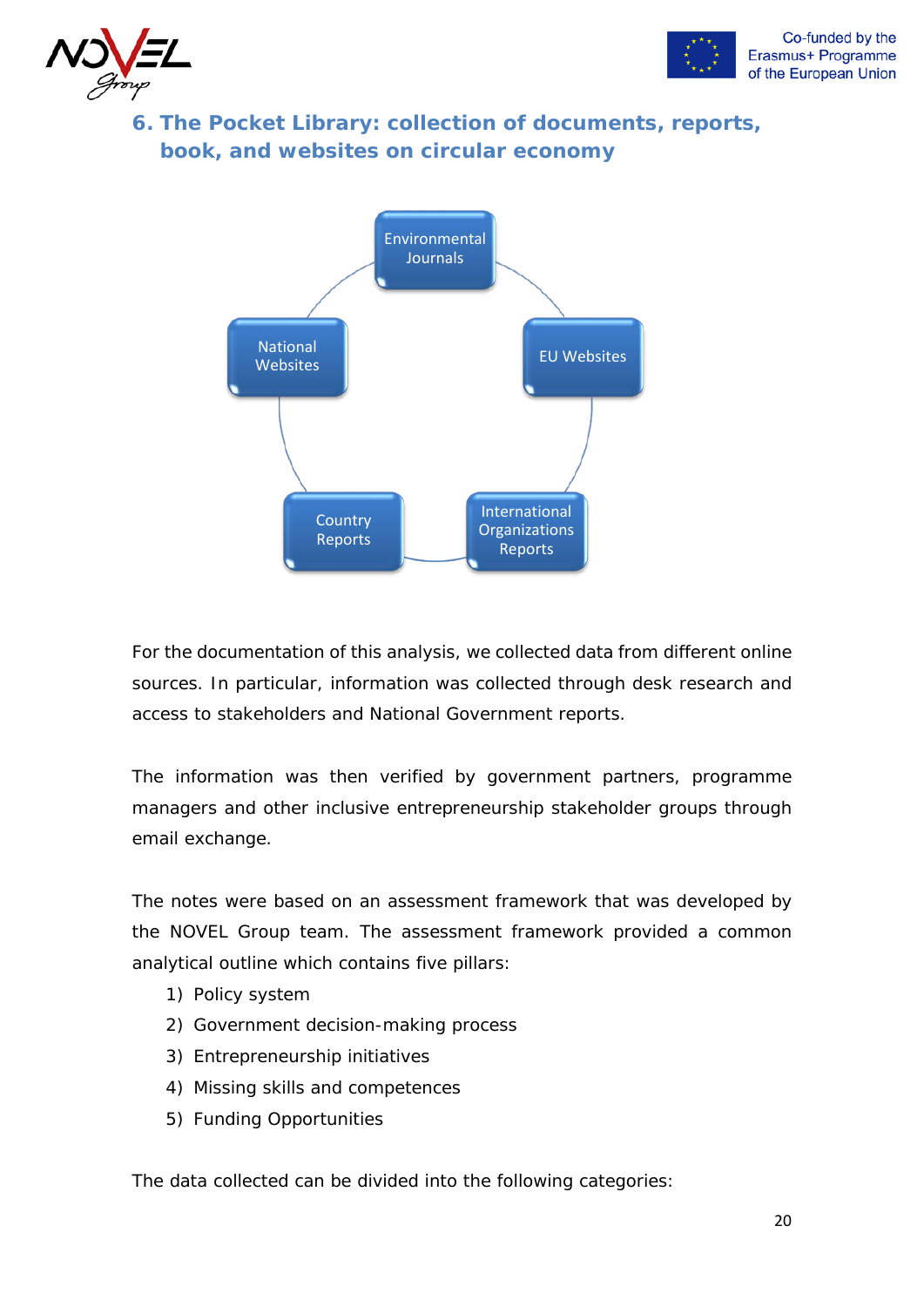



#### **a) Websites**

- **Bee creative**,<https://www.bee-creative.lu/> (BEE CREATIVE is the initiative of the government of Luxembourg which prepares the youth of the Grand-Duché for the challenges of digitalization)
- **House of Training,** <https://www.houseoftraining.lu/training/explore> (The House of Training has the mission of proposing professional education in accordance with the Luxembourgish Economy)
- **Digital Four Industry-Luxembourg**,<https://digital4industry.lu/> (The initiative D4I is part of the European Platform for co-ordination of initiatives for digitising industry)
- **Hello Future.lu-Your Job in Industry**, <https://hellofuture.lu/secteurs/ecoinnovation/> (HELLOFUTURE is an initiative of the FEDIL, of the Government and the Chamber of Commerce of Luxembourg)
- **The Government of the Grand Dutchy of Luxembourg**, Luxembourg Cluster Initiative, <https://www.luxinnovation.lu/cluster/luxembourg-cleantech-cluster/>

(Luxinnovation offers a wide portfolio of services to companies and public research organisations in order to foster innovation for the Government's economic development objectives)

- **Circular Economy: a smart way of using materials**, Material Flows-The Material Flow Analysis Portal, <http://www.materialflows.net/circular-economy/> (It aims at providing analyses and visualisations of worldwide data on resource extraction, in order to achieve a wider application of the material flow analysis (MFA) approach)
- **Green Infrastructure in Luxembourg**, Biodiversity Information System for Europe

<https://biodiversity.europa.eu/countries/gi/luxembourg> (BISE is a single entry point for data and information on biodiversity supporting the implementation of the EU strategy and the Aichi targets in Europe)

- **Innovation Center,** Neobuild, <http://neobuild.lu/en/neobuild/innovation-center> (Neobuild is a technological innovation pole for the sustainable construction sector in Luxembourg)
- **The Grand Dutchy of Luxembourg**, Skills Bridge, <https://www.skillsbridge.lu/> (Luxembourg Digital Skills Bridge aims to provide technical and financial assistance to upskill employees in companies facing major technological disruption)
- **Women in Digital Empowerment**,<http://wide.lu/> (Women in Digital Initiatives Luxembourg Asbl is a non-profit organisation currently acting as WIDE (Women in Digital Empowerment)
- **Eurostat**, What kind of energy do we consume in the EU?, <https://ec.europa.eu/eurostat/cache/infographs/energy/bloc-3a.html>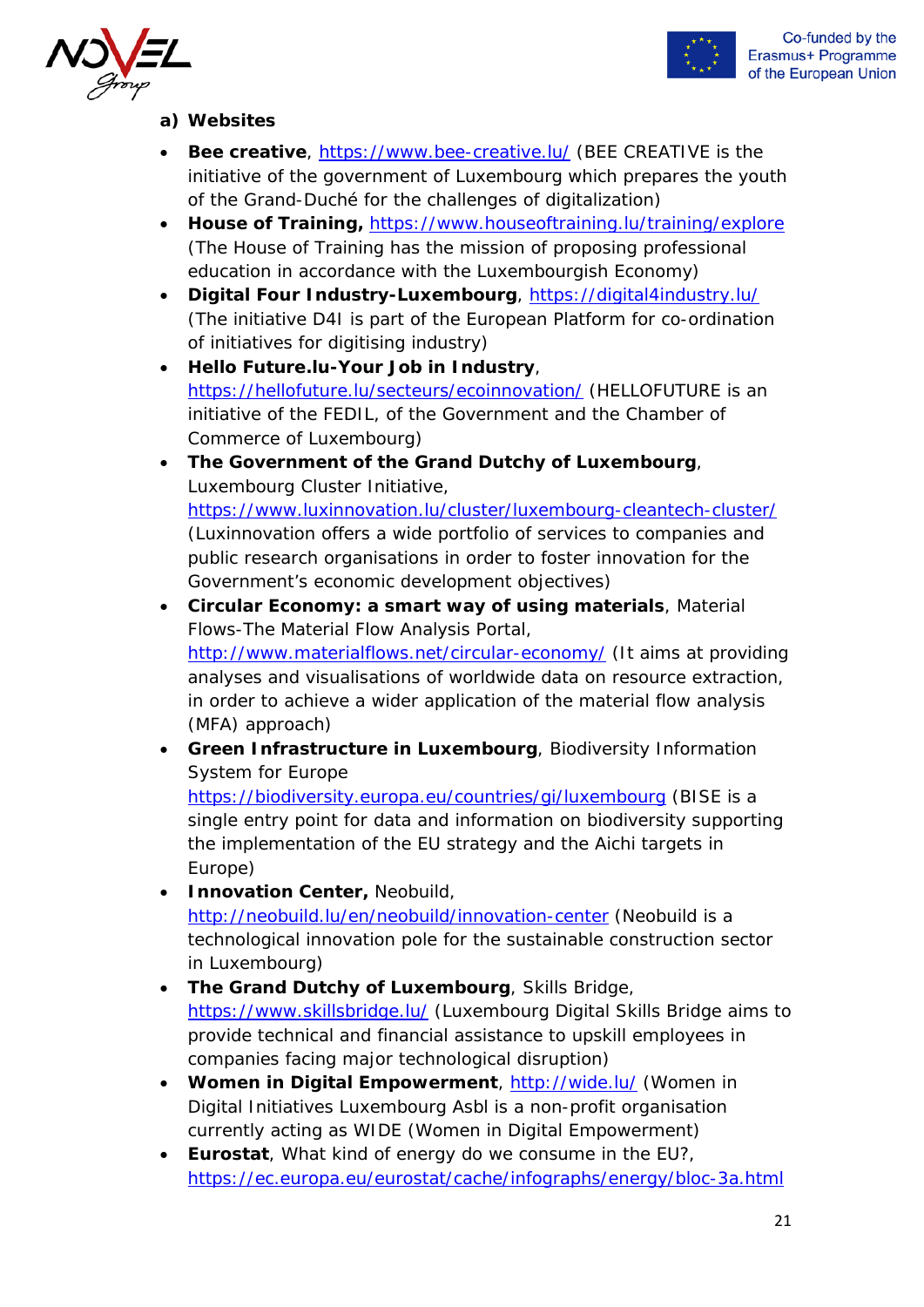



(Eurostat is the statistical office of the European Union situated in Luxembourg. Its mission is to provide high quality statistics for Europe)

- **EPEA Internationale Umweltforschung GmbH**, Hansen, Katja. Mulhall, Douglas (Coordinator). Zils, Markus. Luxembourg as a knowledge capital and testing ground for the circular economy. National Roadmap for Positive Impacts. Tradition, Transition, Transformation, 2014, [https://www.luxinnovation.lu/wp](https://www.luxinnovation.lu/wp-content/uploads/sites/3/2017/05/brochure-cleantech-web.pdf)[content/uploads/sites/3/2017/05/brochure-cleantech-web.pdf](https://www.luxinnovation.lu/wp-content/uploads/sites/3/2017/05/brochure-cleantech-web.pdf)
- **CIRC4Life,** A circular economy approach for lifecycles of products and services, [https://www.circ4life.eu/circular-economy-business](https://www.circ4life.eu/circular-economy-business-models)[models](https://www.circ4life.eu/circular-economy-business-models)
- **European Commission,** The Circular Economy tools and instruments, Environment, [https://ec.europa.eu/environment/green](https://ec.europa.eu/environment/green-growth/tools-instruments/index_en.htm#ecolabel)[growth/tools-instruments/index\\_en.htm#ecolabel](https://ec.europa.eu/environment/green-growth/tools-instruments/index_en.htm#ecolabel)
- **European Commission,** EU Environmental Technology Verification, ECO-INNOVATION at the heart of European policies, [https://ec.europa.eu/environment/ecoap/etv\\_en](https://ec.europa.eu/environment/ecoap/etv_en)

#### **b) Reports**

- **Digital Luxembourg Innovative Initiatives,** Progress Report, Spring 2018, [https://digital](https://digital-luxembourg.public.lu/sites/default/files/2018-06/DL_201804022_PROGRESS%20REPORT_08%20BAT.pdf)[luxembourg.public.lu/sites/default/files/2018-](https://digital-luxembourg.public.lu/sites/default/files/2018-06/DL_201804022_PROGRESS%20REPORT_08%20BAT.pdf) [06/DL\\_201804022\\_PROGRESS%20REPORT\\_08%20BAT.pdf](https://digital-luxembourg.public.lu/sites/default/files/2018-06/DL_201804022_PROGRESS%20REPORT_08%20BAT.pdf) (Digital Luxembourg keeps innovation moving in the sectors of data regulations, simplifying procedures or triggering conversations)
- **OECD**
	- ▶ OECD Economic Surveys Luxembourg Overview, July 2019, [https://www.oecd.org/economy/surveys/Luxembourg-2019-](https://www.oecd.org/economy/surveys/Luxembourg-2019-OECD-economic-survey-overview.pdf) [OECD-economic-survey-overview.pdf](https://www.oecd.org/economy/surveys/Luxembourg-2019-OECD-economic-survey-overview.pdf) (The Organisation for Economic Co-operation and Development (OECD) is an international organisation that works to build better policies for better lives)
	- OECD, Inclusive Entrepreneurship Policies: Country Assessment Notes, Luxembourg 2018, OECD Better Policies for Better Lives, [http://www.oecd.org/cfe/smes/LUXEMBOURG-IE-](http://www.oecd.org/cfe/smes/LUXEMBOURG-IE-Country-Note-2018.pdf)[Country-Note-2018.pdf](http://www.oecd.org/cfe/smes/LUXEMBOURG-IE-Country-Note-2018.pdf)
- **European Commission,** 
	- Larosse, Jan. Analysis of National Initiatives on Digitizing European Industry-Luxembourg: Digital4Industry [https://ec.europa.eu/futurium/en/system/files/ged/lu\\_country](https://ec.europa.eu/futurium/en/system/files/ged/lu_country_analysis.pdf) [\\_analysis.pdf](https://ec.europa.eu/futurium/en/system/files/ged/lu_country_analysis.pdf) (The European Commission is committed to supporting beneficiaries in complying with open access requirements in Horizon 2020)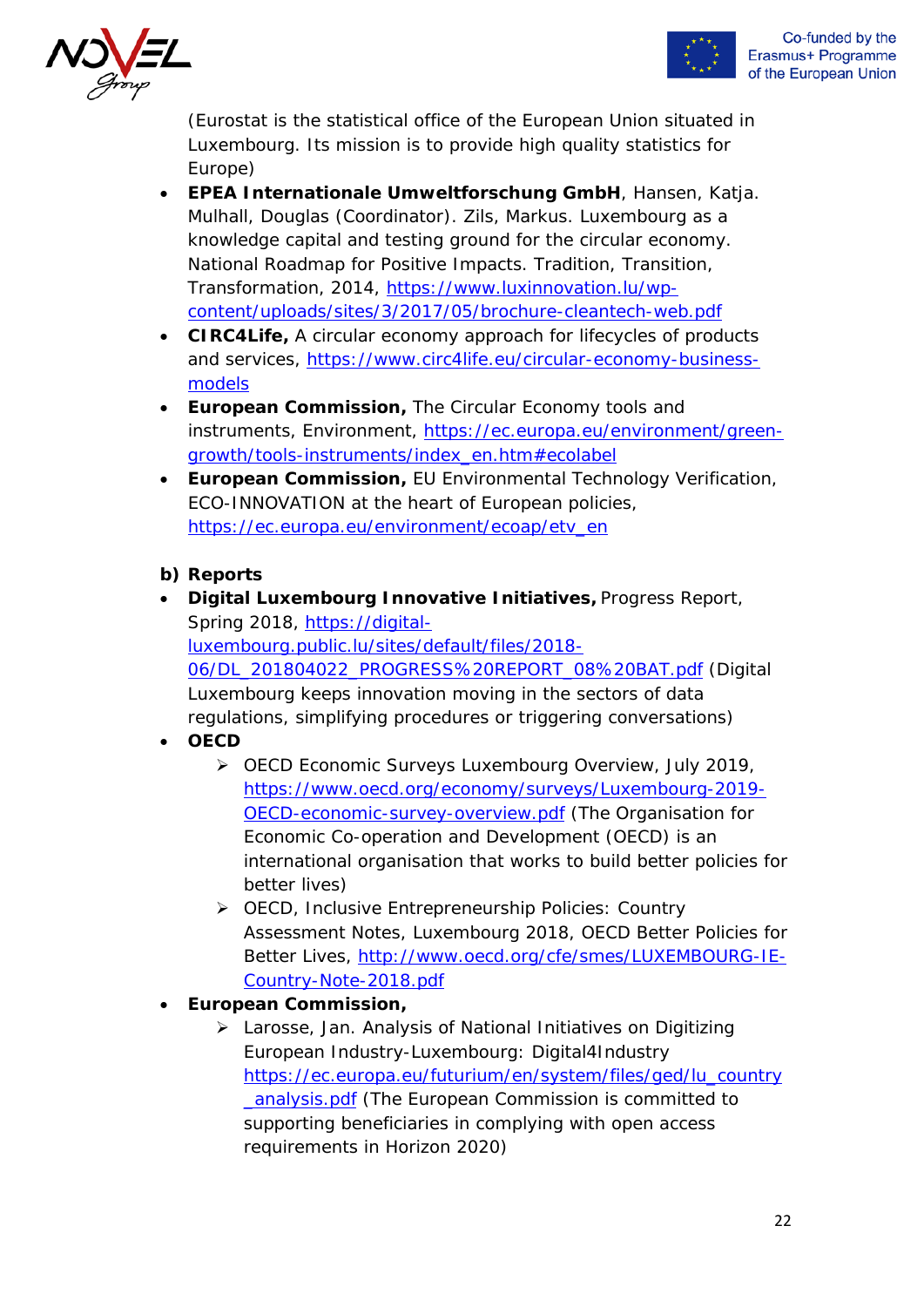



- ▶ Eco-innovation Observatory, Eco-Innovation Observatory Country Profile 2016-2017: Luxembourg [https://ec.europa.eu/environment/ecoap/sites/ecoap\\_stayconn](https://ec.europa.eu/environment/ecoap/sites/ecoap_stayconnected/files/field/field-country-files/luxembourg_eio_country_profile_2016-2017.pdf) [ected/files/field/field-country](https://ec.europa.eu/environment/ecoap/sites/ecoap_stayconnected/files/field/field-country-files/luxembourg_eio_country_profile_2016-2017.pdf)[files/luxembourg\\_eio\\_country\\_profile\\_2016-2017.pdf](https://ec.europa.eu/environment/ecoap/sites/ecoap_stayconnected/files/field/field-country-files/luxembourg_eio_country_profile_2016-2017.pdf)
- **Eurofound**, Wlodarski, Odette. Luxembourg: Quality of work and employment of low-qualified workers, Observatory: EurWORK, 2009, [https://www.eurofound.europa.eu/publications/report/2009/luxembo](https://www.eurofound.europa.eu/publications/report/2009/luxembourg-quality-of-work-and-employment-of-low-qualified-workers) [urg-quality-of-work-and-employment-of-low-qualified-workers](https://www.eurofound.europa.eu/publications/report/2009/luxembourg-quality-of-work-and-employment-of-low-qualified-workers) (Eurofound is the EU Agency for the improvement of living and working conditions)
- **The Portal of Statistics of the Grand Dutchy of Luxembourg,** Luxembourg in Figures-2019, STATEC,https://statistiques.public.lu/cataloguepublications/luxembourg-en-chiffres/2019/luxembourg-figures.pdf (The portal of the Grand Dutchy of Luxembourg)
- **The official portal of the Grand Dutchy of Luxembourg**,
	- Luxembourg Sustainable Finance Roadmap, A Journey Towards A Sustainable Financial System, UNEP Finance Initiative, 2018 [https://gouvernement.lu/dam](https://gouvernement.lu/dam-assets/documents/actualites/2018/10-octobre/04-sustainable-finance/Luxembourg-Sustainable-Finance-Roadmap-WEB.pdf)[assets/documents/actualites/2018/10-octobre/04-sustainable](https://gouvernement.lu/dam-assets/documents/actualites/2018/10-octobre/04-sustainable-finance/Luxembourg-Sustainable-Finance-Roadmap-WEB.pdf)[finance/Luxembourg-Sustainable-Finance-Roadmap-WEB.pdf](https://gouvernement.lu/dam-assets/documents/actualites/2018/10-octobre/04-sustainable-finance/Luxembourg-Sustainable-Finance-Roadmap-WEB.pdf)
	- $\triangleright$  Luxembourg economy Open, Dynamic, Reliablehttp://luxembourg.public.lu/en/publications/k/cceconomie-luxembourg/cc-economie-luxembourg-en-pdf.pdf
- **European Environment Agency (EEA), Circular by Design** Products in the Circular Economy, Luxembourg: Publications Office of the European Union, 2017.

[https://circulareconomy.europa.eu/platform/sites/default/files/circula](https://circulareconomy.europa.eu/platform/sites/default/files/circular_by_design_-_products_in_the_circular_economy.pdf) [r\\_by\\_design\\_-\\_products\\_in\\_the\\_circular\\_economy.pdf](https://circulareconomy.europa.eu/platform/sites/default/files/circular_by_design_-_products_in_the_circular_economy.pdf) (The European Environment Agency provides sound, independent information on the environment for those involved in developing, adopting, implementing and evaluating environmental policy, and also the general public)

### **c) Forums**

• **Policy Forum on the Future of Work,** Employment and Labour Ministerial Meeting, OECD Better Policies for Better Lives, [https://www.oecd.org/employment/ministerial/employment-in](https://www.oecd.org/employment/ministerial/employment-in-figures.htm)[figures.htm](https://www.oecd.org/employment/ministerial/employment-in-figures.htm) (The OECD hosted a Ministerial meeting on Labour and Employment on 14-15 January 2016, and a Policy Forum on the Future of Work)

#### **d) Books**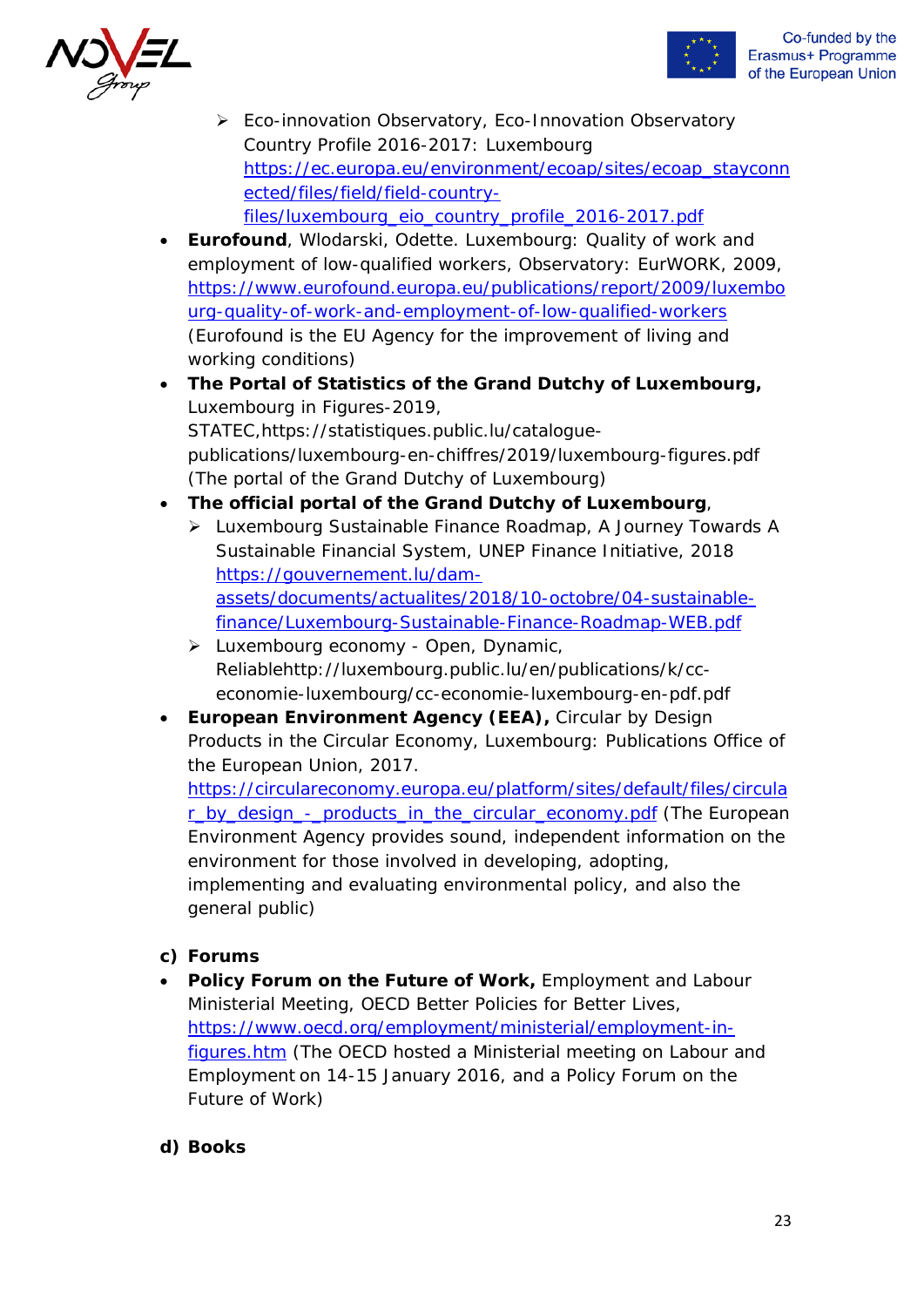

- **OECD**, OECD Economic Surveys: Luxembourg 2017, OECD Publishing Paris, 2017. [https://books.google.gr/books?id=zMgtDwAAQBAJ&pg=PA33&lpg=PA](https://books.google.gr/books?id=zMgtDwAAQBAJ&pg=PA33&lpg=PA33&dq=low-skilled+employees+in+luxembourg+circular+economy&source=bl&ots=sBVm_FAR0e&sig=ACfU3U3Gq0eC0OyphlCjmETWAfRtvi2g5g&hl=el&sa=X&ved=2ahUKEwjn45H4_qLlAhXFwqYKHW7FBTkQ6AEwBXoECAkQBA#v=onepage&q&f=false) [33&dq=low](https://books.google.gr/books?id=zMgtDwAAQBAJ&pg=PA33&lpg=PA33&dq=low-skilled+employees+in+luxembourg+circular+economy&source=bl&ots=sBVm_FAR0e&sig=ACfU3U3Gq0eC0OyphlCjmETWAfRtvi2g5g&hl=el&sa=X&ved=2ahUKEwjn45H4_qLlAhXFwqYKHW7FBTkQ6AEwBXoECAkQBA#v=onepage&q&f=false)[skilled+employees+in+luxembourg+circular+economy&source=bl&ot](https://books.google.gr/books?id=zMgtDwAAQBAJ&pg=PA33&lpg=PA33&dq=low-skilled+employees+in+luxembourg+circular+economy&source=bl&ots=sBVm_FAR0e&sig=ACfU3U3Gq0eC0OyphlCjmETWAfRtvi2g5g&hl=el&sa=X&ved=2ahUKEwjn45H4_qLlAhXFwqYKHW7FBTkQ6AEwBXoECAkQBA#v=onepage&q&f=false) [s=sBVm\\_FAR0e&sig=ACfU3U3Gq0eC0OyphlCjmETWAfRtvi2g5g&hl=e](https://books.google.gr/books?id=zMgtDwAAQBAJ&pg=PA33&lpg=PA33&dq=low-skilled+employees+in+luxembourg+circular+economy&source=bl&ots=sBVm_FAR0e&sig=ACfU3U3Gq0eC0OyphlCjmETWAfRtvi2g5g&hl=el&sa=X&ved=2ahUKEwjn45H4_qLlAhXFwqYKHW7FBTkQ6AEwBXoECAkQBA#v=onepage&q&f=false) [l&sa=X&ved=2ahUKEwjn45H4\\_qLlAhXFwqYKHW7FBTkQ6AEwBXoECA](https://books.google.gr/books?id=zMgtDwAAQBAJ&pg=PA33&lpg=PA33&dq=low-skilled+employees+in+luxembourg+circular+economy&source=bl&ots=sBVm_FAR0e&sig=ACfU3U3Gq0eC0OyphlCjmETWAfRtvi2g5g&hl=el&sa=X&ved=2ahUKEwjn45H4_qLlAhXFwqYKHW7FBTkQ6AEwBXoECAkQBA#v=onepage&q&f=false) [kQBA#v=onepage&q&f=false](https://books.google.gr/books?id=zMgtDwAAQBAJ&pg=PA33&lpg=PA33&dq=low-skilled+employees+in+luxembourg+circular+economy&source=bl&ots=sBVm_FAR0e&sig=ACfU3U3Gq0eC0OyphlCjmETWAfRtvi2g5g&hl=el&sa=X&ved=2ahUKEwjn45H4_qLlAhXFwqYKHW7FBTkQ6AEwBXoECAkQBA#v=onepage&q&f=false)
- **e) Journals**
- Mateusz Lewandowski, Designing the Business Models for Circular Economy—Towards the Conceptual Framework, MDPI, 2016. https://www.researchgate.net/publication/291171892 Designing the Business Models for Circular Economy-[Towards\\_the\\_Conceptual\\_Framework](https://www.researchgate.net/publication/291171892_Designing_the_Business_Models_for_Circular_Economy-Towards_the_Conceptual_Framework)

## **7. Tools and methodologies for CircEc and SR applications**

The methodologies applied in the context of Circular Economy in Luxembourg are associated with the maintenance of the value and the functionality of products, as well as of their components and materials. However, losses are inevitable in the process of maintaining a product's value for as long as is sensible. It is not only important to avoid the use of natural resources and to limit the environmental impact caused by a replacement, but to recycle with the minimum losses possible. However, the case for inefficient durable products in which the majority of emissions are caused during their use (e.g. old cars without catalytic converters) is hard to be examined as part of the circulating products<sup>[25](#page-23-0)</sup>.

#### **Key mechanisms shaping the role of products in a linear and in a circular economy [26](#page-23-1)**

| Linear system mechanisms    | <b>Circular system mechanisms</b> |  |
|-----------------------------|-----------------------------------|--|
| <b>Business perspective</b> |                                   |  |

<span id="page-23-0"></span> $25$  European Environment Agency (EEA), Circular by Design-Products in the Circular Economy, 2017, page 10,

[https://circulareconomy.europa.eu/platform/sites/default/files/circular\\_by\\_design\\_-](https://circulareconomy.europa.eu/platform/sites/default/files/circular_by_design_-_products_in_the_circular_economy.pdf) [\\_products\\_in\\_the\\_circular\\_economy.pdf](https://circulareconomy.europa.eu/platform/sites/default/files/circular_by_design_-_products_in_the_circular_economy.pdf)

<span id="page-23-1"></span> $26$  Ibid, page 14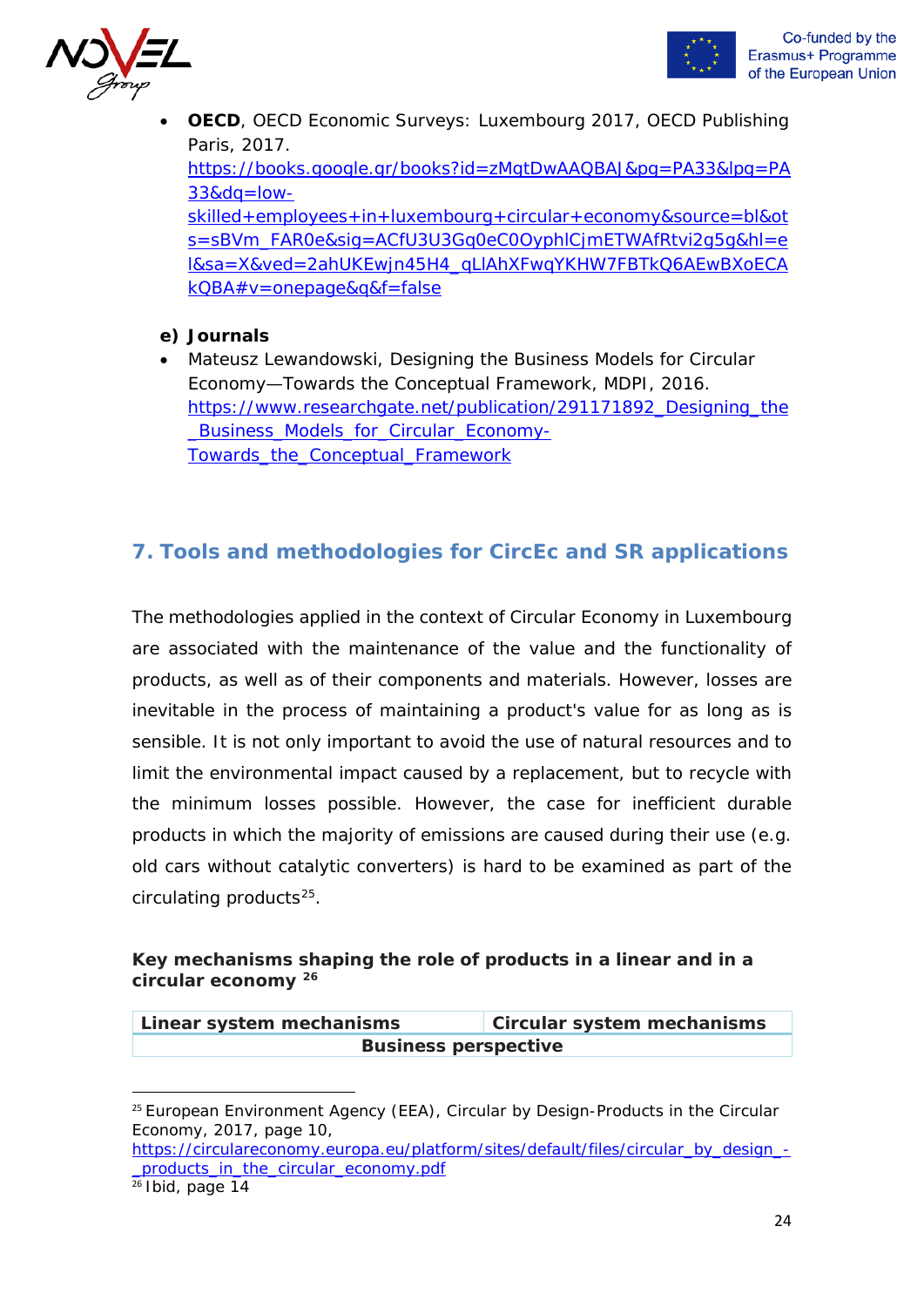



| Product as value creation source                                                                                                                                                                                                                                                                                                                                                                                                                                                                                                                                                                 | Functionality/performance as a<br>source of value creation                                                                                                                                                                                                                                                                                                                                                                                                                                                                                            |
|--------------------------------------------------------------------------------------------------------------------------------------------------------------------------------------------------------------------------------------------------------------------------------------------------------------------------------------------------------------------------------------------------------------------------------------------------------------------------------------------------------------------------------------------------------------------------------------------------|-------------------------------------------------------------------------------------------------------------------------------------------------------------------------------------------------------------------------------------------------------------------------------------------------------------------------------------------------------------------------------------------------------------------------------------------------------------------------------------------------------------------------------------------------------|
| Profit margins are based on the<br>difference between the market price of<br>a product and the production cost. The<br>strategy for increasing profits is to sell<br>more products<br>and keep production costs as low as<br>possible. Technological innovation<br>makes old products obsolete and<br>urges consumers to buy new products.<br>Protection of intellectual property<br>rights, a main source of value, leads<br>to protective design measures, such<br>as creating barriers to repairing a<br>product, rather than<br>sharing product technical information<br>and repair manuals. | Products are part of an<br>integrated business model<br>focusing on the delivery of a<br>performance or functional<br>service. Competition is mainly<br>based on the creation of added<br>service value of a product, not<br>solely on its sales value. Social/<br>business model innovation allows<br>the creation of extra value by<br>applying technological innovation<br>to solving societal needs. As<br>products are part of a company's<br>assets, cost minimisation drives<br>product longevity, reuse,<br>reparability and remanufacturing. |
| Economies of scale in global<br>production chains                                                                                                                                                                                                                                                                                                                                                                                                                                                                                                                                                | Location of production and use<br>tend to be more linked                                                                                                                                                                                                                                                                                                                                                                                                                                                                                              |
| Cost efficiency drives the optimisation<br>of global production chains,<br>minimising the costs of resources,<br>labour and transport.                                                                                                                                                                                                                                                                                                                                                                                                                                                           | As the provision of a service is<br>physically linked to the location<br>of the customer, there is an<br>incentive to<br>produce/manage physical<br>products used in a service close<br>to the user.                                                                                                                                                                                                                                                                                                                                                  |
| Steer consumer needs towards<br>product offer                                                                                                                                                                                                                                                                                                                                                                                                                                                                                                                                                    | User needs/wants drive the role<br>of a product                                                                                                                                                                                                                                                                                                                                                                                                                                                                                                       |
| Products with short lifespans are<br>preferred as they are cheaper to make<br>and support a market for new<br>products that replace old ones.<br>Maintenance and repair are avoided,<br>as it is more profitable to sell new<br>products than to repair old ones.                                                                                                                                                                                                                                                                                                                                | Offering the best service means<br>matching the (intangible) needs<br>of the user with a combination of<br>services<br>and products.                                                                                                                                                                                                                                                                                                                                                                                                                  |
| Tendency to disregard end-of-life<br>phase                                                                                                                                                                                                                                                                                                                                                                                                                                                                                                                                                       | Internal incentive to incorporate<br>end-of-life phase in business<br>model                                                                                                                                                                                                                                                                                                                                                                                                                                                                           |
| There is no economic incentive for<br>product life extension, reuse or<br>remanufacturing as they counteract<br>most linear business models.                                                                                                                                                                                                                                                                                                                                                                                                                                                     | As products are assets,<br>minimising life-cycle costs is an<br>implicit incentive for a company,<br>inducing a search for the<br>best economic equilibrium                                                                                                                                                                                                                                                                                                                                                                                           |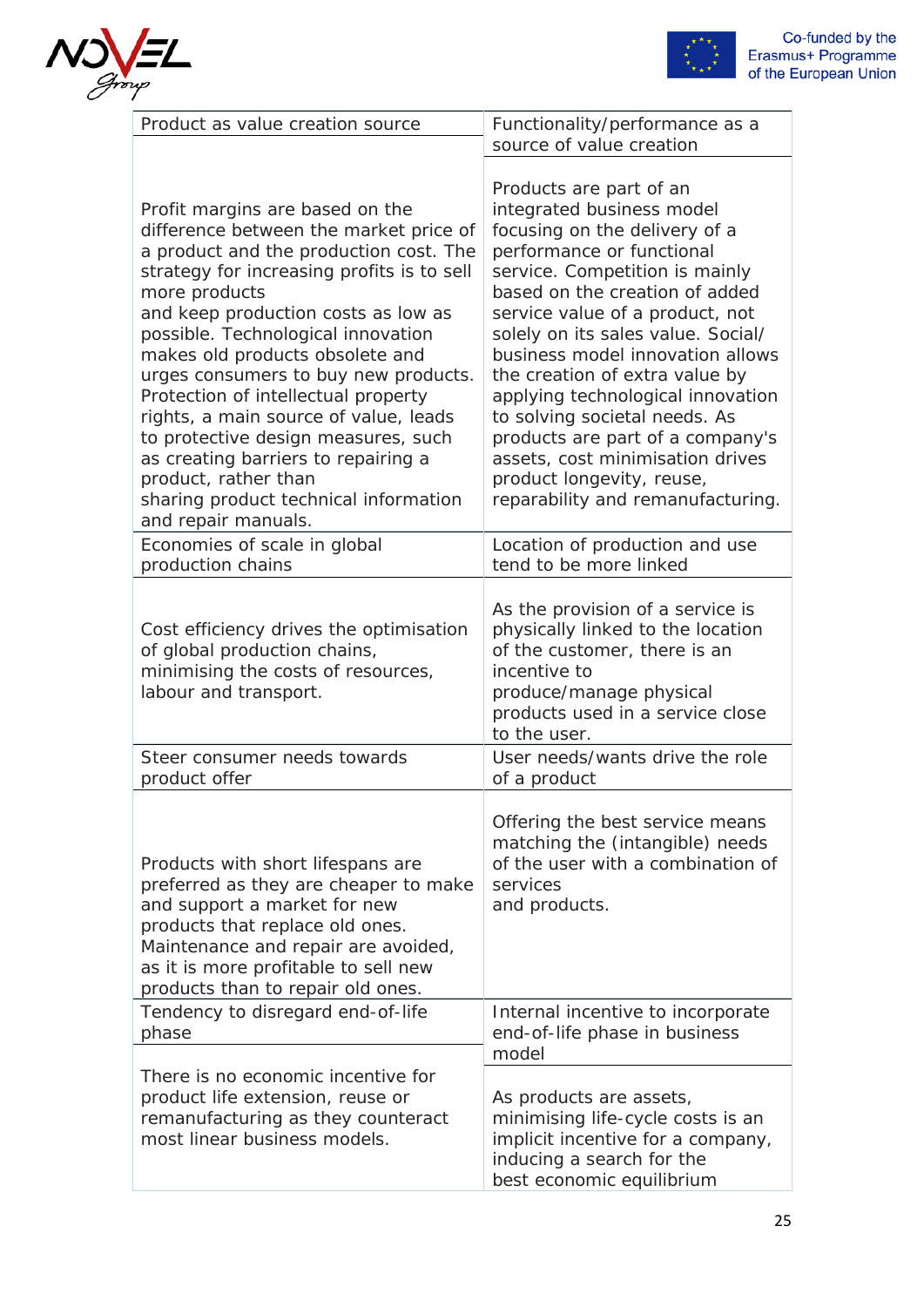



|                                                                                                                                                                                                                                                                                                                                                                                                       | between reusing, repairing,<br>remanufacturing and recycling<br>products.                                                                                                                                                                                                                                                                                                                                                                   |
|-------------------------------------------------------------------------------------------------------------------------------------------------------------------------------------------------------------------------------------------------------------------------------------------------------------------------------------------------------------------------------------------------------|---------------------------------------------------------------------------------------------------------------------------------------------------------------------------------------------------------------------------------------------------------------------------------------------------------------------------------------------------------------------------------------------------------------------------------------------|
| <b>Consumer perspective</b>                                                                                                                                                                                                                                                                                                                                                                           |                                                                                                                                                                                                                                                                                                                                                                                                                                             |
| User needs/wants drive the role of a<br>product                                                                                                                                                                                                                                                                                                                                                       | User needs/wants drive the role<br>of a product                                                                                                                                                                                                                                                                                                                                                                                             |
| Consumers want new products that<br>keep pace with fashion and<br>technological advances. Consumers<br>must match their needs with the<br>product offerings available.                                                                                                                                                                                                                                | In a service relationship with a<br>company, the customer<br>experience feeds back more<br>strongly to the service<br>provider, raising consumers'<br>awareness of their actual needs.<br>In other cases consumers<br>become prosumers who co-<br>create or co-produce the<br>products and services they need.                                                                                                                              |
| International opportunities for cost<br>reduction                                                                                                                                                                                                                                                                                                                                                     | Local-first attitude                                                                                                                                                                                                                                                                                                                                                                                                                        |
| Consumers seek the cheapest version<br>of a product on international markets,<br>enabled by e-commerce.                                                                                                                                                                                                                                                                                               | Accessibility to the service<br>provider is part of the service<br>experience, which leads to<br>proximity as a customer choice<br>criterion.                                                                                                                                                                                                                                                                                               |
| Ownership is the norm                                                                                                                                                                                                                                                                                                                                                                                 | Accessibility is the norm                                                                                                                                                                                                                                                                                                                                                                                                                   |
| Owning a product is regarded as the<br>normal way to fulfil needs. Over time,<br>previously luxury products become<br>commodity goods due to decreasing<br>production costs. Beyond<br>legal warranty, product repair is<br>considered too expensive compared<br>with buying a new product. Do-it-<br>yourself repair is considered too<br>difficult due to complex and protective<br>product design. | Fulfilling needs is driven first and<br>foremost by accessibility of a<br>product and the satisfaction<br>provided by<br>its use. Different consumer<br>segments can access products of<br>their choice through customised<br>services or by sharing products,<br>for instance in peer-to-peer<br>networks. Service agreements<br>provide an incentive for product<br>care for the producer and the<br>user, depending on the<br>agreement. |

In the case of Luxembourg, the tools of Circular Economy have taken various forms, placing public attention on the new Research and Development initiatives. The fact that governments can compensate for market failures related to firms' difficulties in finding external finance is a case under consideration in Luxembourg. Especially in the case of junior corporations,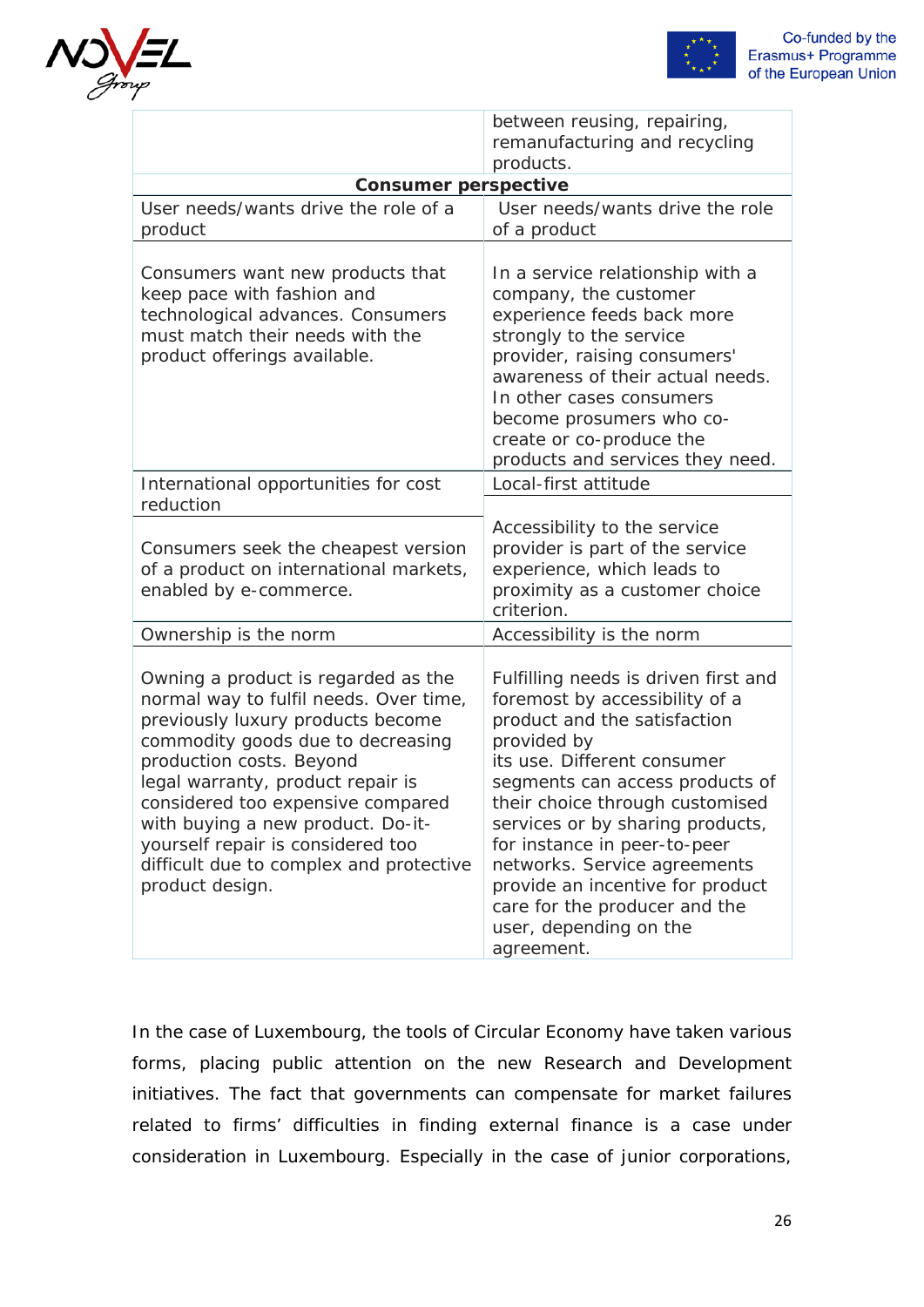

governments can support R&D and appropriate R&D investment returns. This kind of support is assured directly, through grant schemes, or indirectly, through the promotion of tax incentives.

Luxembourg's share of GDP allocated to R&D activities stands at 1.3%, while its own national 2020 target represents an amount of 2.3%-2.6% of GDP<sup>27</sup>. In particular, the Organization for Economic Co-operation and Development (OECD) suggests that business R&D strongly decreased over the past decade and the underlying drivers of this phenomenon are still unexplored. OECD also explains that although to a lesser extent, the observed decline could be attributed to composition effects, since traditionally low R&D intensive services sectors account for a growing share of the economy.

The implementation of effective R&D policies has thus become a priority for Luxembourg, which implies further expenditures for the government and higher education R&D. Luxembourg has also expanded the list of available grant schemes and has broadened the actions of Luxembourg's innovation agency, Luxinnovation, which now generates a third of business R&D expenditures through its programs<sup>[28](#page-26-1)</sup>.

However, how are these businesses going to be organized in a circular context? The following principles are identical for categorizing some of the main business models in a circular economy. In other words, the criteria that we use for conceptualizing the adaptability of a business product into the recycling phases are based upon:

- $\triangleright$  regeneration,
- $\triangleright$  share,
- $\triangleright$  optimization,
- $\triangleright$  loop,
- $\triangleright$  virtualization,

<span id="page-26-1"></span><span id="page-26-0"></span><sup>&</sup>lt;sup>27</sup> OECD, OECD Economic Surveys Luxembourg Overview, July 2019, page 45, [https://www.oecd.org/economy/surveys/Luxembourg-2019-OECD-economic](https://www.oecd.org/economy/surveys/Luxembourg-2019-OECD-economic-survey-overview.pdf)[survey-overview.pdf](https://www.oecd.org/economy/surveys/Luxembourg-2019-OECD-economic-survey-overview.pdf)  $28$  Ibid, page 45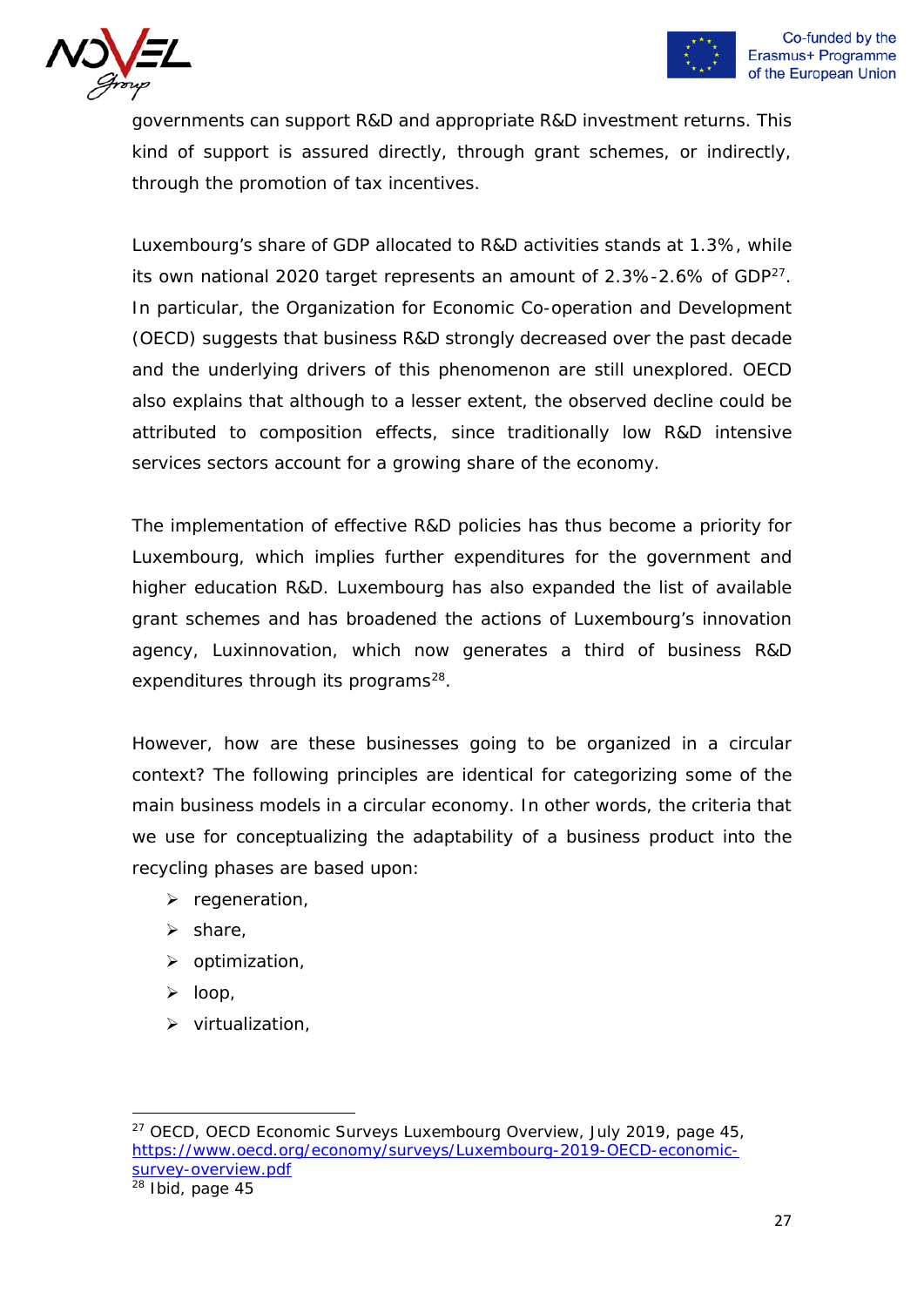



 $\geq$  and exchange<sup>[29](#page-27-0)</sup>

If we take a closer look at the process of generating a new business model, we will have to focus on its sustainability aspects. The graphic below represents the idea behind every step of the process:



 $30$ The Concept of Developing a Framework of Business Model for the Circular Economy

The **Canvas Model** focuses on the identification and classification of the product service systems' characteristics. As a design tool for a circular business model, it is especially known for its eco-innovation application. Looking at the infrastructure management of each business model, from the partners and the resources to the activities involved, there are some contextual factors which serve as enablers for a business model to operate in practice. In this regard, the development of marketable eco-innovations, the

<span id="page-27-1"></span><span id="page-27-0"></span><sup>29</sup> Mateusz Lewandowski, 2016, Designing the Business Models for Circular Economy—Towards the Conceptual Framework, MDPI, page 7, [https://www.researchgate.net/publication/291171892\\_Designing\\_the\\_Business\\_Mo](https://www.researchgate.net/publication/291171892_Designing_the_Business_Models_for_Circular_Economy-Towards_the_Conceptual_Framework) dels for Circular Economy-Towards the Conceptual Framework  $30$  Ibid, page 2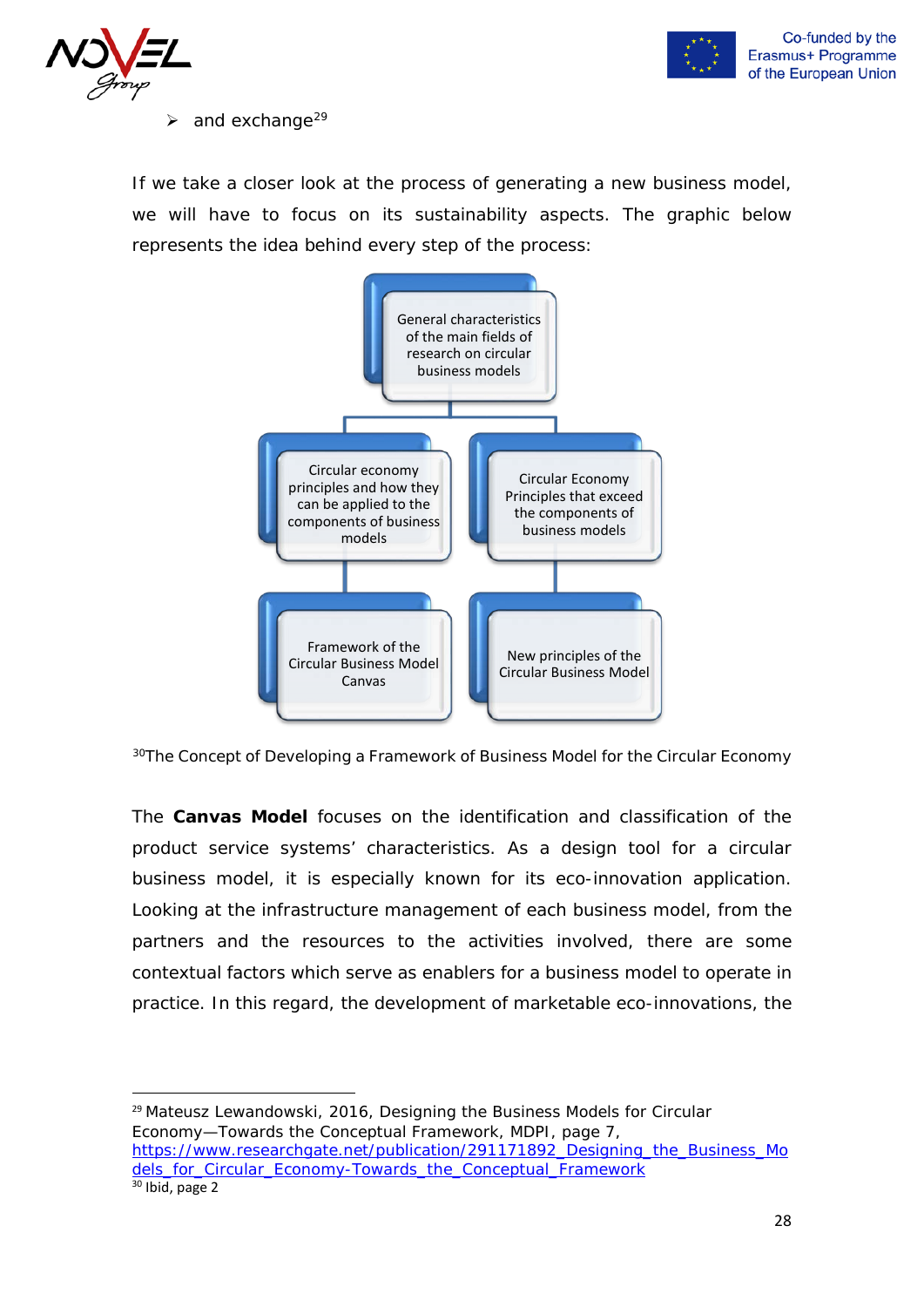



barriers of sustainable development, and the marketing eco-innovations, can have a direct impact on the operation phase of the Canvas Model.



In addition, there are some elementary skills for any circular economy project team. Among others, the skill of entrepreneurial and developing, craftsmanship of products and services, systems thinking and capability of identifying causal loops are indicative prerequisites of successful projects. Furthermore, some of the necessary qualifications include future oriented and out-of-the-box skills, celebrating diversity, and addressing insecurities. In this context, the designing of circular systems, products and services, become creative, innovative and connected.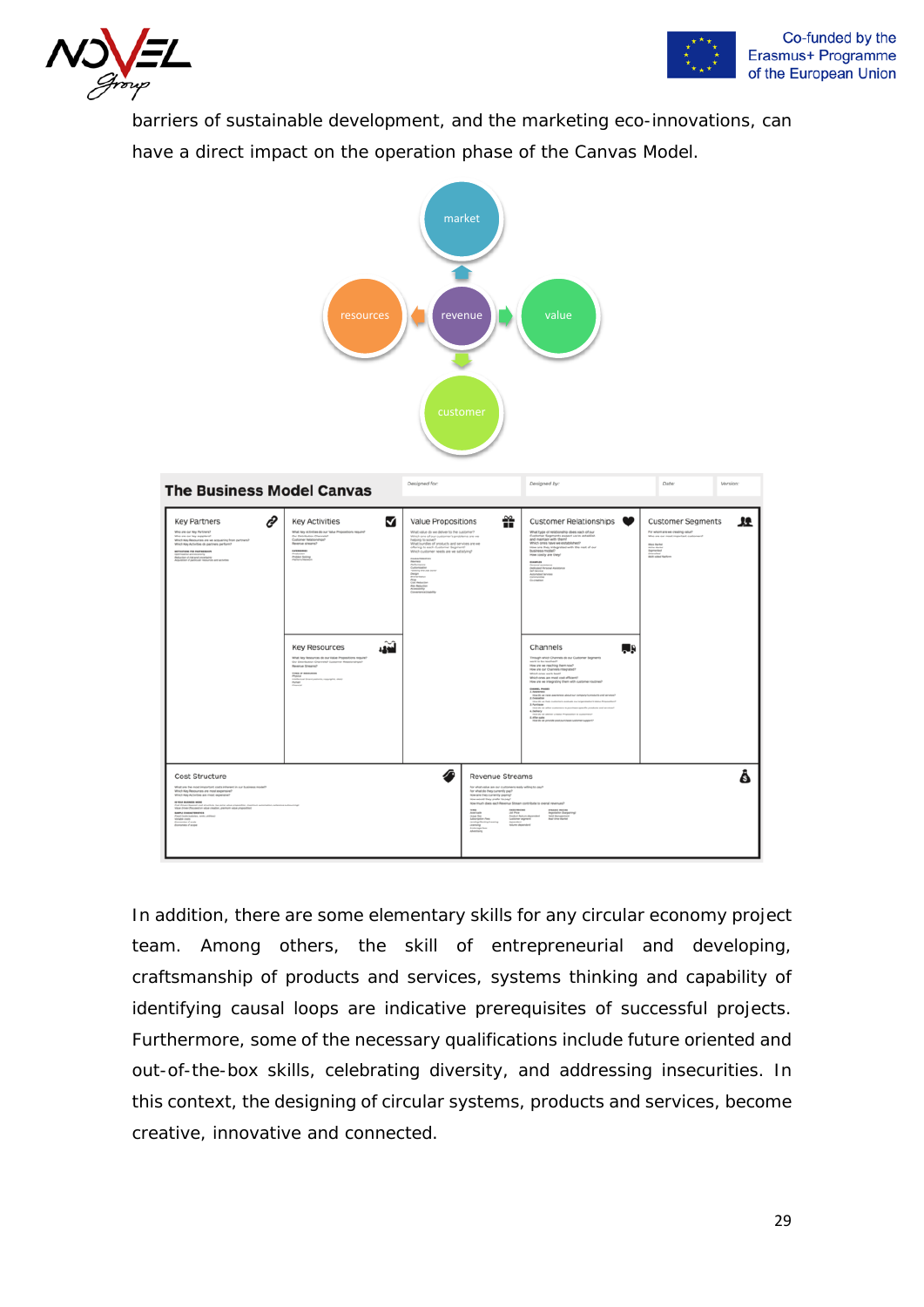



Apart from the Canvas model, we can identify other three models concerning the use of circular economy tools:

- 1. **The Co-creation of products and services model** which offers endusers the design and the manufacturing phases by identifying consumer preferences<sup>[31](#page-29-0)</sup>. Big-data online mining product reviews and evaluating product specifications and prototypes via Living Lab to customize the end-user requirements. In this way, sets of sustainable production methods will be implemented and new products and services will be created from the co-creation features.
- 2. **The Sustainable Consumption model,** which develops a method to calculate the eco-points of products based on the outcome of myEcoCost project and assesses product environment footprints (PEF). It also provides a traceability solution to monitor product's sustainability along the value chain, and supports end-users and stakeholders to actively implement the circular economy via awareness raising and knowledge sharing activities.
- 3. **The Collaborative Recycling/Reuse model,** which prepares a system for stakeholders to interact with each other. This system facilitates the use or reuse of end-of-life products, aims to reduce waste, and implements the eco-credits awarding scheme to encourage people to recycle or to reuse.



<span id="page-29-0"></span> $31$  A circular economy approach for lifecycles of products and services, CIRC4Life, <https://www.circ4life.eu/circular-economy-business-models>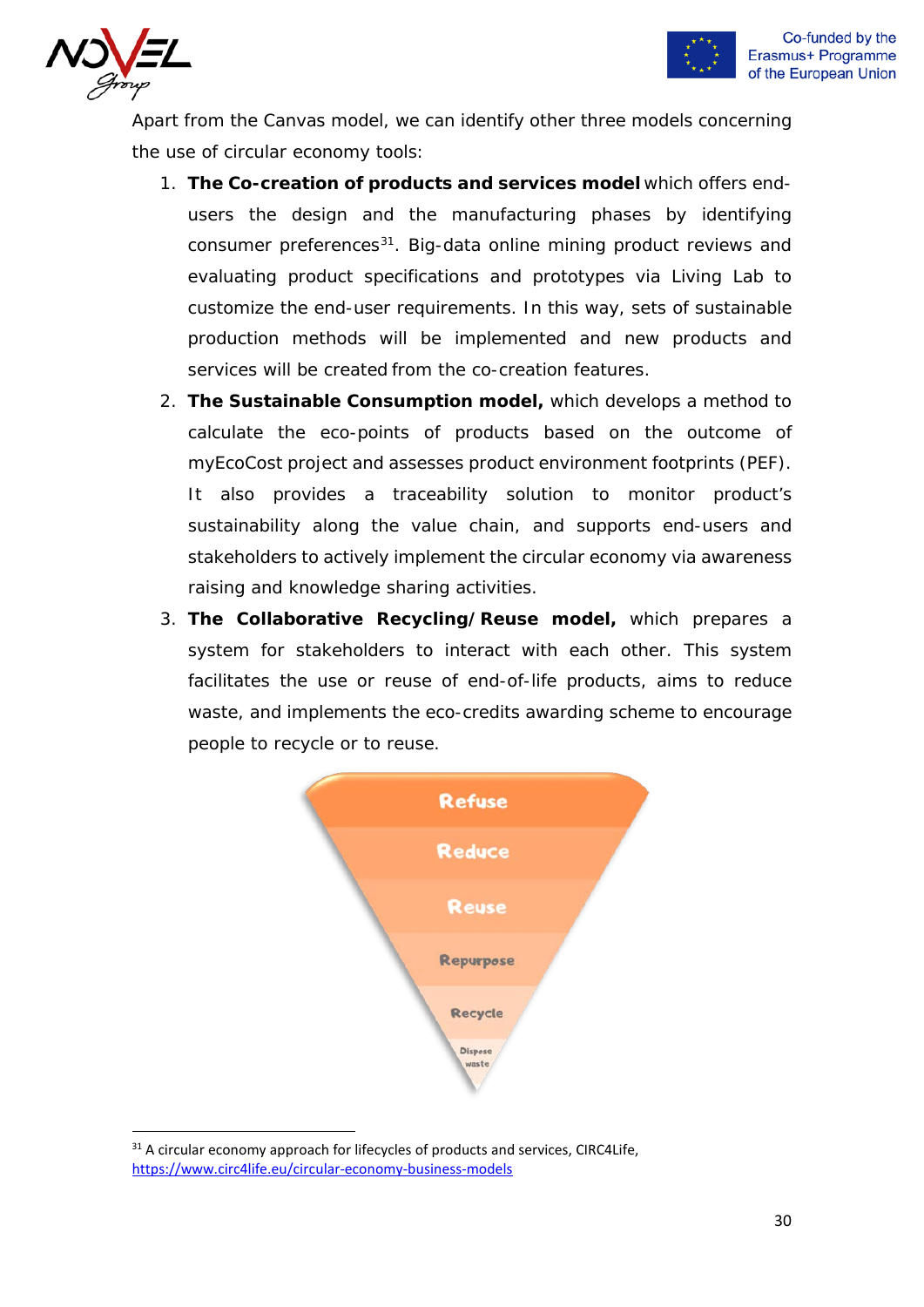



On the other hand, the European Commission has developed several tools and instruments in order to facilitate the transition of EU member states' linear economy towards a more circular model. The EU Ecolabel, for instance, offers identification methods for products and services that have reduced their environmental impact throughout their entire life cycle<sup>[32](#page-30-0)</sup>. Since it is a voluntary label, it is available for consumers who want to stay informed on sustainable products and boost production efforts in this line.

The process through which EU Ecolabel supports the circular economy is directly linked to producers who work in favor of generating less waste and CO2 emissions during the manufacturing process. Apart from rewarding the existing sustainable production, the EU Ecolabel also encourages companies to develop products that are durable, easy to repair and recycle.



In the end, another tool for applying circular economy initiatives is provided via the Environmental Technology Verification (ETV) method. ETV is a new tool that helps innovative environmental technologies reach the market by reassuring third-party verification of the performance of

<span id="page-30-0"></span><sup>&</sup>lt;sup>32</sup>European Commission, The Circular Economy tools and instruments, Environment, [https://ec.europa.eu/environment/green-growth/tools-instruments/index\\_en.htm#ecolabel](https://ec.europa.eu/environment/green-growth/tools-instruments/index_en.htm#ecolabel)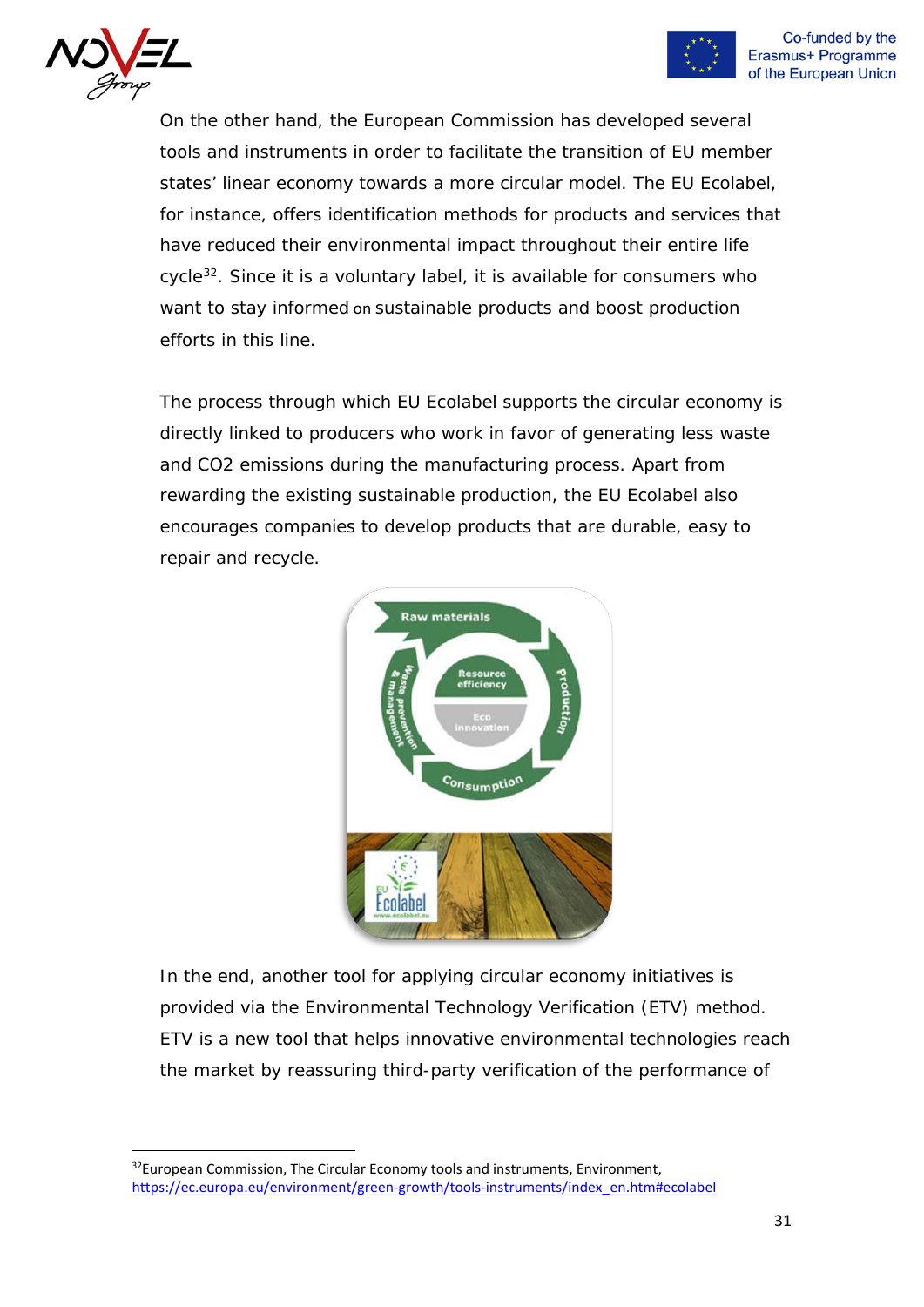



technologies<sup>33</sup>. This tool can at the same time build trust among potential customers and reduce their technological risk. By using the "Statement of Verification", companies can evidence that the claims made about the innovation procedure are both credible and scientifically sound. The final customers, who are companies, have a proof of performance which is credibly assured, while the linking innovations can enjoy a wider market access or a larger market share for the purchasers.



<span id="page-31-0"></span><sup>33</sup> European Commission, EU Environmental Technology Verification, ECO-INNOVATION at the heart of European policies[, https://ec.europa.eu/environment/ecoap/etv\\_en](https://ec.europa.eu/environment/ecoap/etv_en)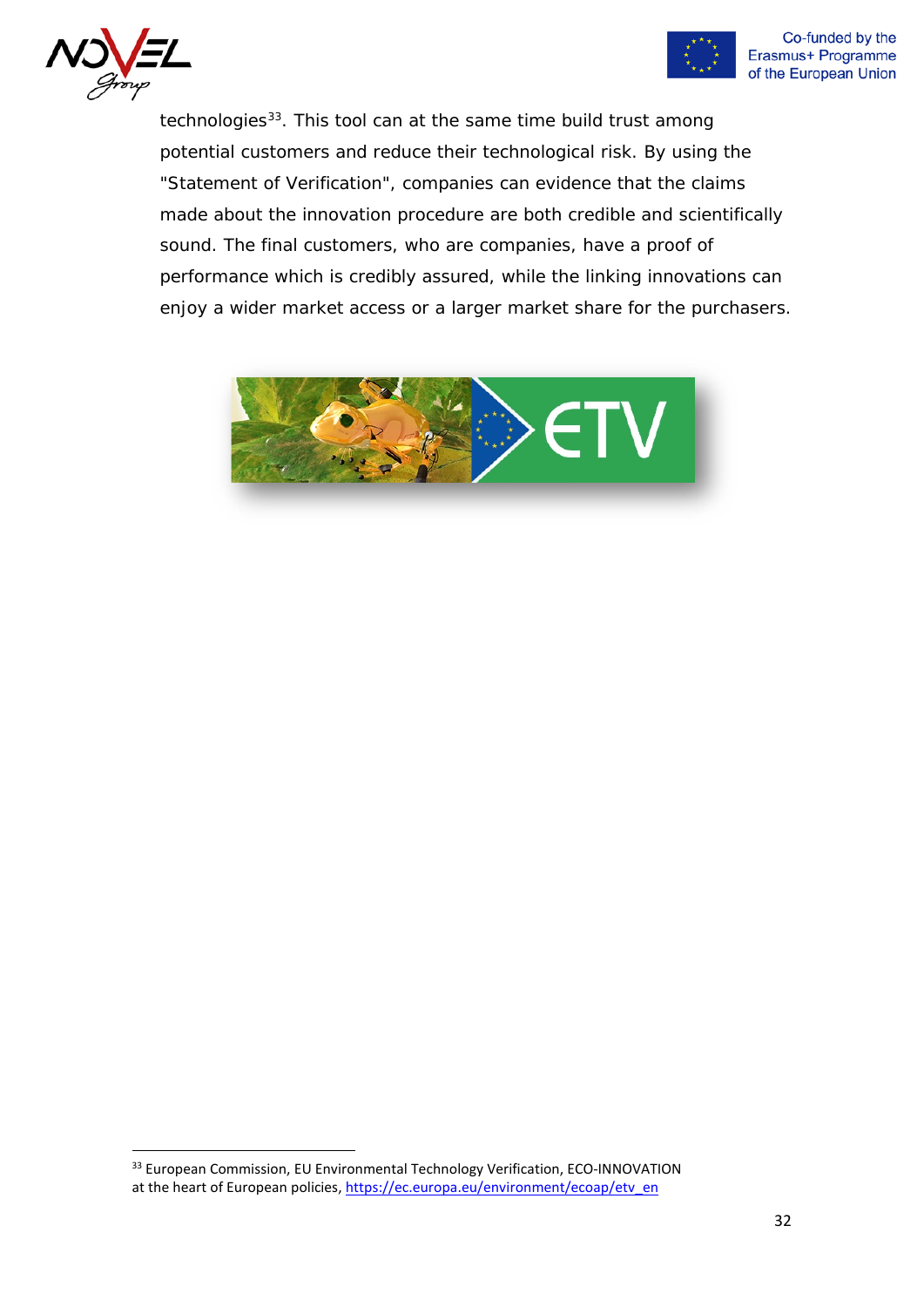



### **8. Bibliography**

1) Bee creative,<https://www.bee-creative.lu/>

2) House of Training,<https://www.houseoftraining.lu/training/explore>

3) Progress Report, Digital Luxembourg Innovative Initiatives, Spring 2018, [https://digital-luxembourg.public.lu/sites/default/files/2018-](https://digital-luxembourg.public.lu/sites/default/files/2018-06/DL_201804022_PROGRESS%20REPORT_08%20BAT.pdf)

[06/DL\\_201804022\\_PROGRESS%20REPORT\\_08%20BAT.pdf](https://digital-luxembourg.public.lu/sites/default/files/2018-06/DL_201804022_PROGRESS%20REPORT_08%20BAT.pdf)

4) Digital Four Industry-Luxembourg,<https://digital4industry.lu/>

5) Hello Future.lu-Your Job in Industry,

<https://hellofuture.lu/secteurs/ecoinnovation/>

6) OECD, OECD Economic Surveys Luxembourg Overview, July 2019, [https://www.oecd.org/economy/surveys/Luxembourg-2019-OECD-economic](https://www.oecd.org/economy/surveys/Luxembourg-2019-OECD-economic-survey-overview.pdf)[survey-overview.pdf](https://www.oecd.org/economy/surveys/Luxembourg-2019-OECD-economic-survey-overview.pdf)

7) Larosse, Jan. Analysis of National Initiatives on Digitizing European Industry-Luxembourg: Digital4Industry

[https://ec.europa.eu/futurium/en/system/files/ged/lu\\_country\\_analysis.pdf](https://ec.europa.eu/futurium/en/system/files/ged/lu_country_analysis.pdf)

8) The Government of the Grand Dutchy of Luxembourg, Luxembourg Cluster Initiative, [https://www.luxinnovation.lu/cluster/luxembourg-cleantech](https://www.luxinnovation.lu/cluster/luxembourg-cleantech-cluster/)[cluster/](https://www.luxinnovation.lu/cluster/luxembourg-cleantech-cluster/)

9) European Commission, Eco-innovation Observatory, Eco-Innovation Observatory Country Profile 2016-2017: Luxembourg

[https://ec.europa.eu/environment/ecoap/sites/ecoap\\_stayconnected/files/field/](https://ec.europa.eu/environment/ecoap/sites/ecoap_stayconnected/files/field/field-country-files/luxembourg_eio_country_profile_2016-2017.pdf) [field-country-files/luxembourg\\_eio\\_country\\_profile\\_2016-2017.pdf](https://ec.europa.eu/environment/ecoap/sites/ecoap_stayconnected/files/field/field-country-files/luxembourg_eio_country_profile_2016-2017.pdf)

10) Circular Economy: a smart way of using materials, Material Flows-The Material Flow Analysis Portal, [http://www.materialflows.net/circular](http://www.materialflows.net/circular-economy/)[economy/](http://www.materialflows.net/circular-economy/)

11) Green Infrastructure in Luxembourg, Biodiversity Information System for Europe<https://biodiversity.europa.eu/countries/gi/luxembourg>

12) Hansen, Katja. Mulhall, Douglas (Coordinator). Zils, Markus. Luxembourg as a knowledge capital and testing ground for the circular economy. National Roadmap for Positive Impacts. Tradition, Transition, Transformation. EPEA Internationale Umweltforschung GmbH, 2014,

[https://www.luxinnovation.lu/wp-content/uploads/sites/3/2017/05/brochure](https://www.luxinnovation.lu/wp-content/uploads/sites/3/2017/05/brochure-cleantech-web.pdf)[cleantech-web.pdf](https://www.luxinnovation.lu/wp-content/uploads/sites/3/2017/05/brochure-cleantech-web.pdf)

13) Wlodarski, Odette. Luxembourg: Quality of work and employment of low-qualified workers, Observatory: EurWORK, 2009,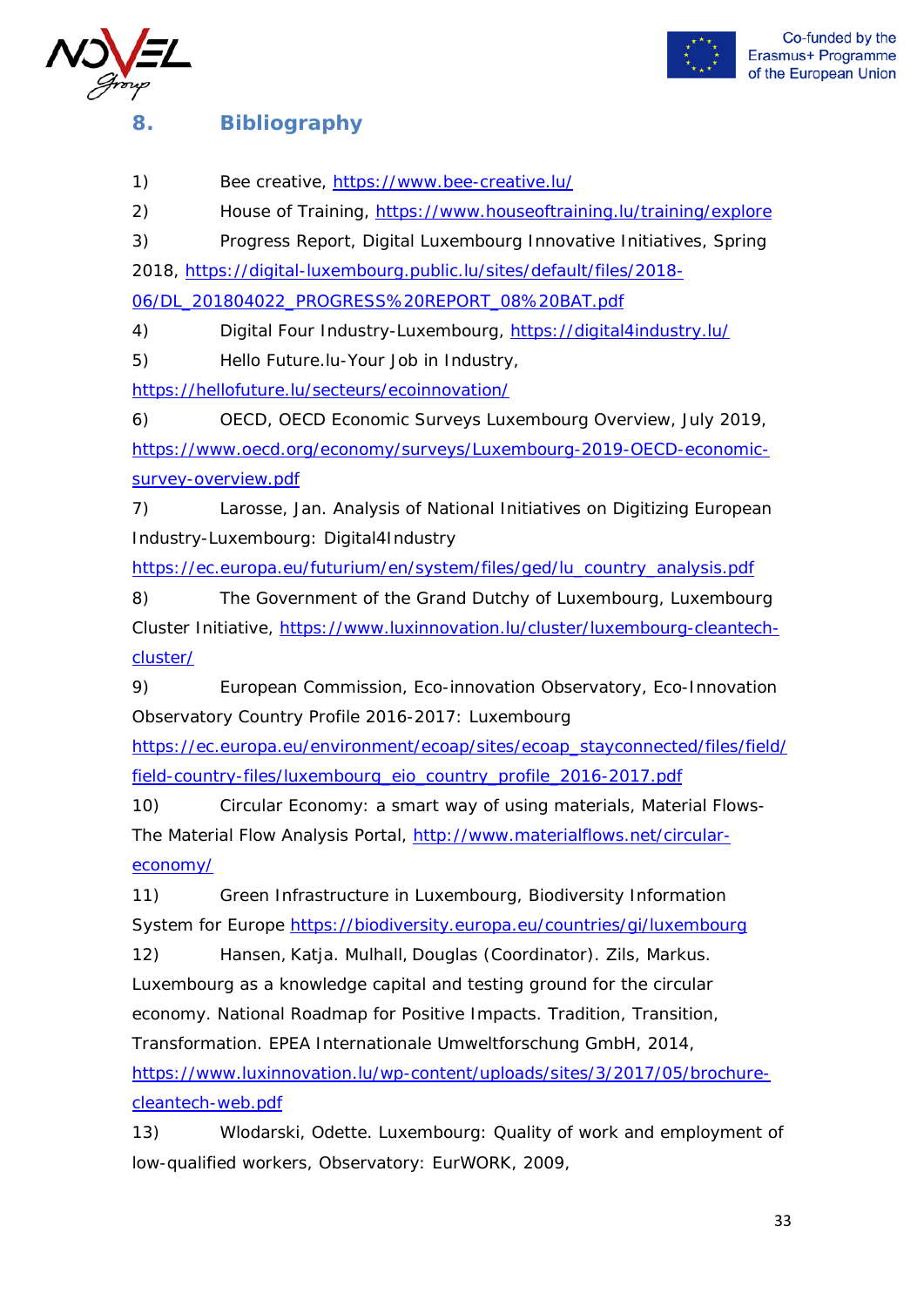



[https://www.eurofound.europa.eu/publications/report/2009/luxembourg](https://www.eurofound.europa.eu/publications/report/2009/luxembourg-quality-of-work-and-employment-of-low-qualified-workers)[quality-of-work-and-employment-of-low-qualified-workers](https://www.eurofound.europa.eu/publications/report/2009/luxembourg-quality-of-work-and-employment-of-low-qualified-workers)

14) Policy Forum on the Future of Work, Employment and Labour Ministerial Meeting, OECD Better Policies for Better Lives,

<https://www.oecd.org/employment/ministerial/employment-in-figures.htm>

15) The Portal of Statistics of the Grand Dutchy of Luxembourg,

Luxembourg in Figures-2019, STATEC[,https://statistiques.public.lu/catalogue](https://statistiques.public.lu/catalogue-publications/luxembourg-en-chiffres/2019/luxembourg-figures.pdf)[publications/luxembourg-en-chiffres/2019/luxembourg-figures.pdf](https://statistiques.public.lu/catalogue-publications/luxembourg-en-chiffres/2019/luxembourg-figures.pdf)

16) Innovation Center, Neobuild,

<http://neobuild.lu/en/neobuild/innovation-center>

17) The Grand Dutchy of Luxembourg, Skills Bridge,

<https://www.skillsbridge.lu/>

18) OECD, Inclusive Entrepreneurship Policies: Country Assessment Notes, Luxembourg 2018, OECD Better Policies for Better Lives,

<http://www.oecd.org/cfe/smes/LUXEMBOURG-IE-Country-Note-2018.pdf>

19) Luxembourg Sustainable Finance Roadmap, A Journey Towards A Sustainable Financial System, UNEP Finance Initiative, 2018

[https://gouvernement.lu/dam-assets/documents/actualites/2018/10-](https://gouvernement.lu/dam-assets/documents/actualites/2018/10-octobre/04-sustainable-finance/Luxembourg-Sustainable-Finance-Roadmap-WEB.pdf)

[octobre/04-sustainable-finance/Luxembourg-Sustainable-Finance-Roadmap-](https://gouvernement.lu/dam-assets/documents/actualites/2018/10-octobre/04-sustainable-finance/Luxembourg-Sustainable-Finance-Roadmap-WEB.pdf)[WEB.pdf](https://gouvernement.lu/dam-assets/documents/actualites/2018/10-octobre/04-sustainable-finance/Luxembourg-Sustainable-Finance-Roadmap-WEB.pdf)

20) Women in Digital Empowerment,<http://wide.lu/>

21) Luxembourg economy - Open, Dynamic,

Reliabl[ehttp://luxembourg.public.lu/en/publications/k/cc-economie](http://luxembourg.public.lu/en/publications/k/cc-economie-luxembourg/cc-economie-luxembourg-en-pdf.pdf)[luxembourg/cc-economie-luxembourg-en-pdf.pdf](http://luxembourg.public.lu/en/publications/k/cc-economie-luxembourg/cc-economie-luxembourg-en-pdf.pdf)

22) What kind of energy do we consume in the EU? Eurostat,

<https://ec.europa.eu/eurostat/cache/infographs/energy/bloc-3a.html>

23) OECD, OECD Economic Surveys: Luxembourg 2017, OECD Publishing Paris, 2017.

[https://books.google.gr/books?id=zMgtDwAAQBAJ&pg=PA33&lpg=PA33&dq=lo](https://books.google.gr/books?id=zMgtDwAAQBAJ&pg=PA33&lpg=PA33&dq=low-skilled+employees+in+luxembourg+circular+economy&source=bl&ots=sBVm_FAR0e&sig=ACfU3U3Gq0eC0OyphlCjmETWAfRtvi2g5g&hl=el&sa=X&ved=2ahUKEwjn45H4_qLlAhXFwqYKHW7FBTkQ6AEwBXoECAkQBA#v=onepage&q&f=false)  $W-$ 

[skilled+employees+in+luxembourg+circular+economy&source=bl&ots=sBVm\\_](https://books.google.gr/books?id=zMgtDwAAQBAJ&pg=PA33&lpg=PA33&dq=low-skilled+employees+in+luxembourg+circular+economy&source=bl&ots=sBVm_FAR0e&sig=ACfU3U3Gq0eC0OyphlCjmETWAfRtvi2g5g&hl=el&sa=X&ved=2ahUKEwjn45H4_qLlAhXFwqYKHW7FBTkQ6AEwBXoECAkQBA#v=onepage&q&f=false) [FAR0e&sig=ACfU3U3Gq0eC0OyphlCjmETWAfRtvi2g5g&hl=el&sa=X&ved=2ahU](https://books.google.gr/books?id=zMgtDwAAQBAJ&pg=PA33&lpg=PA33&dq=low-skilled+employees+in+luxembourg+circular+economy&source=bl&ots=sBVm_FAR0e&sig=ACfU3U3Gq0eC0OyphlCjmETWAfRtvi2g5g&hl=el&sa=X&ved=2ahUKEwjn45H4_qLlAhXFwqYKHW7FBTkQ6AEwBXoECAkQBA#v=onepage&q&f=false) [KEwjn45H4\\_qLlAhXFwqYKHW7FBTkQ6AEwBXoECAkQBA#v=onepage&q&f=false](https://books.google.gr/books?id=zMgtDwAAQBAJ&pg=PA33&lpg=PA33&dq=low-skilled+employees+in+luxembourg+circular+economy&source=bl&ots=sBVm_FAR0e&sig=ACfU3U3Gq0eC0OyphlCjmETWAfRtvi2g5g&hl=el&sa=X&ved=2ahUKEwjn45H4_qLlAhXFwqYKHW7FBTkQ6AEwBXoECAkQBA#v=onepage&q&f=false)

24) European Environment Agency (EEA), Circular by Design Products in the Circular Economy, Luxembourg: Publications Office of the European Union, 2017.